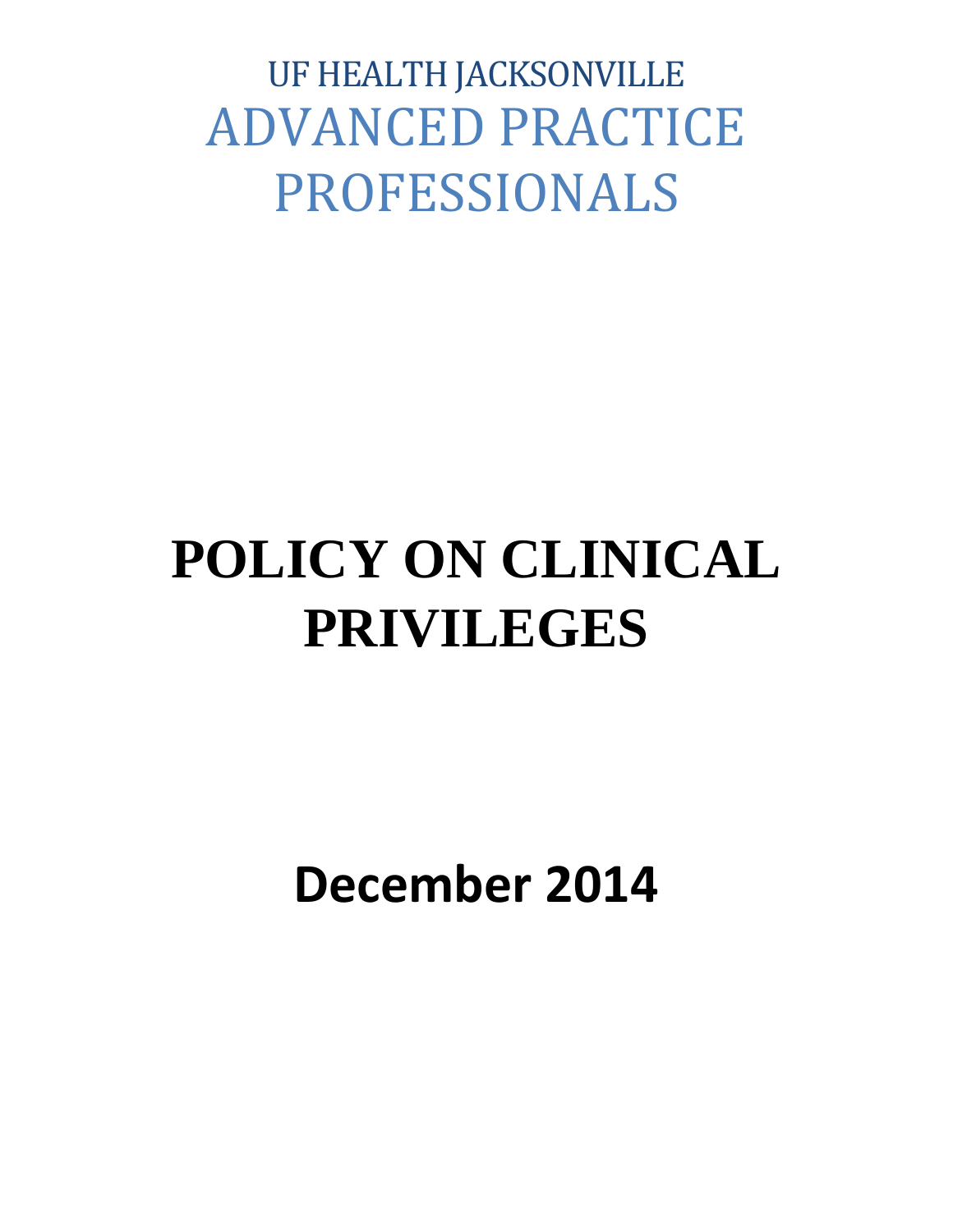ADVANCED PRACTICE PROFESSIONAL POLICY

# ON CLINICAL PRIVILEGES

# **TABLE OF CONTENTS**

| ARTICLE I - CATEGORIES OF ADVANCED PRACTICE PROFESSIONSAL  4         |  |
|----------------------------------------------------------------------|--|
|                                                                      |  |
|                                                                      |  |
|                                                                      |  |
|                                                                      |  |
|                                                                      |  |
|                                                                      |  |
| ARTICLE V - TEMPORARY, DISASTER AND INCREASED CLINICAL PRIVILEGES 12 |  |
|                                                                      |  |
|                                                                      |  |
|                                                                      |  |
|                                                                      |  |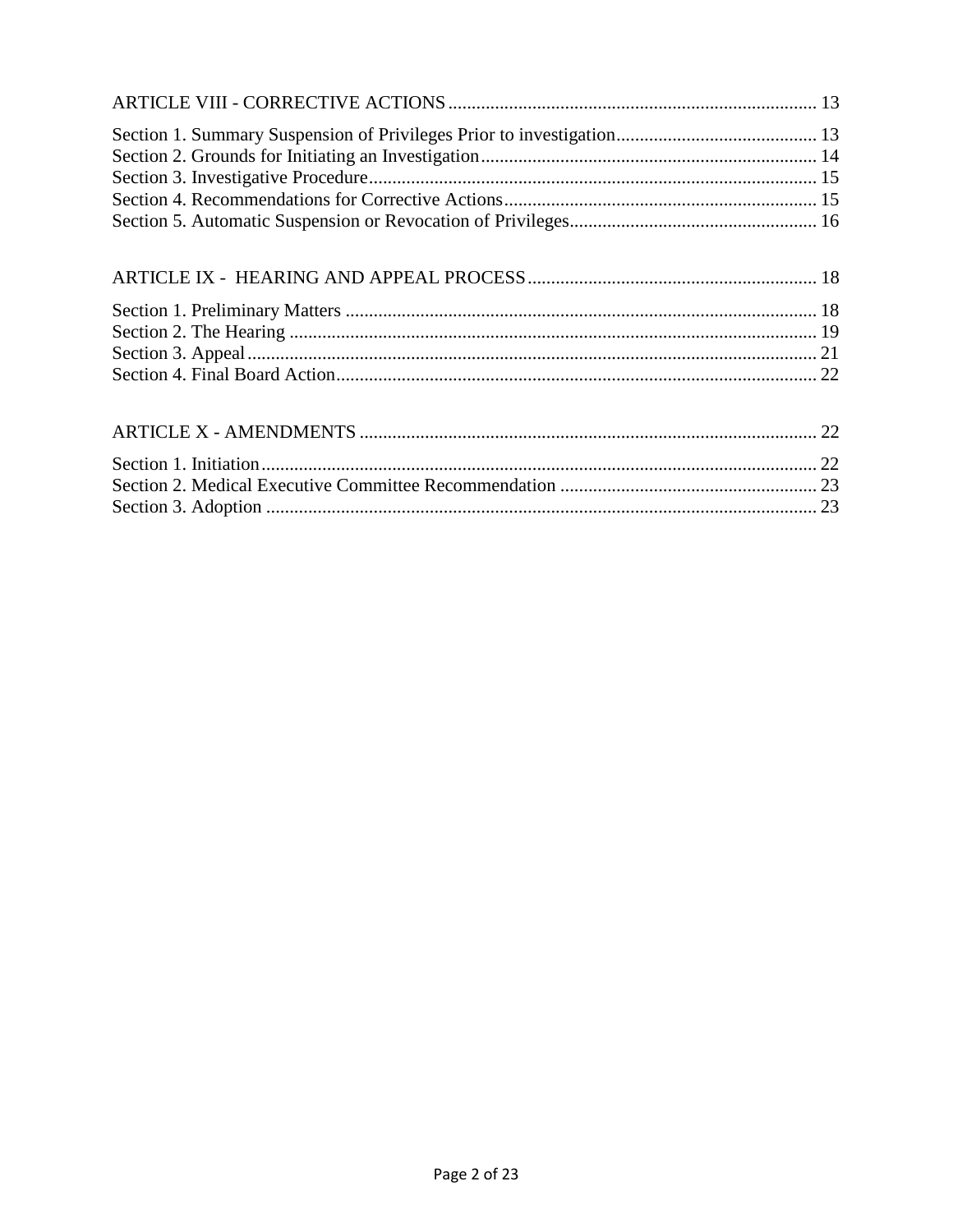#### **DEFINITIONS**

The following definitions shall apply to terms in this Policy:

- (1) **Advanced Practice Professional (APP):** an individual who is not a member of the Medical Staff who is granted clinical privileges to provide patient care.
- (2) **Board:** the Board of Directors of Shands Jacksonville Medical Center, Inc. ("SJMC)
- (3) **Chief Executive Officer (CEO):** the individual occupying the corporate chief executive office of Shands Jacksonville Medical Center, Inc., or his or her designee.
- (4) **Credentials Committee:** the Credentials Committee of the Medical Staff.
- (5) **Hospital:** the licensed medical care facilities operated by Shands Jacksonville Medical Center, Inc. ("UF Health Jacksonville").
- (6) **Medical Executive Committee ("MEC"):** the Medical Executive Committee of the Medical Staff.
- (7) **Medical Staff:** the organized structure of medical and osteopathic physicians, dentists, and podiatrists who have met the requirements of the UF Health Jacksonville Medical Staff Bylaws and who have received an appointment to the Medical Staff by the Board.
- (8) **Notice:** Unless otherwise specifically provided for in the Policy, "Notice" shall mean and be deemed given when a written communication is (a) hand delivered to the addressee's business office, as indicated by signature of addressee or addressee's office staff member, or (b) deposited with any type of delivery service then offered by USPS, FED EX or other commercial express delivery service to be delivered to the addressee's last known business or home address as recorded in the Medical Staff Service Office or (c) transmitted by facsimile or e-mail to the addressee's last known business fax or email address.
- (9) **Policy:** the UF Health Jacksonville Advanced Practice Professionals Policy on Clinical Privileges.
- (10) **Professional Review Body:** the Board, the Medical Executive Committee, the Credentials Committee, or any other person, committee, or panel charged with making reports, findings, recommendations or investigations under this Policy and which has the authority to make an adverse recommendation or take an adverse action against an APP.
- (11) **Sponsoring Practitioner**: an Active member of the UF Health Jacksonville Medical Staff who can attest to the competency of the APP.
- (12) **Supervising Practitioner:** a member of the UF Health Jacksonville Medical Staff who can attest to the competency of the APP and supervises the APP.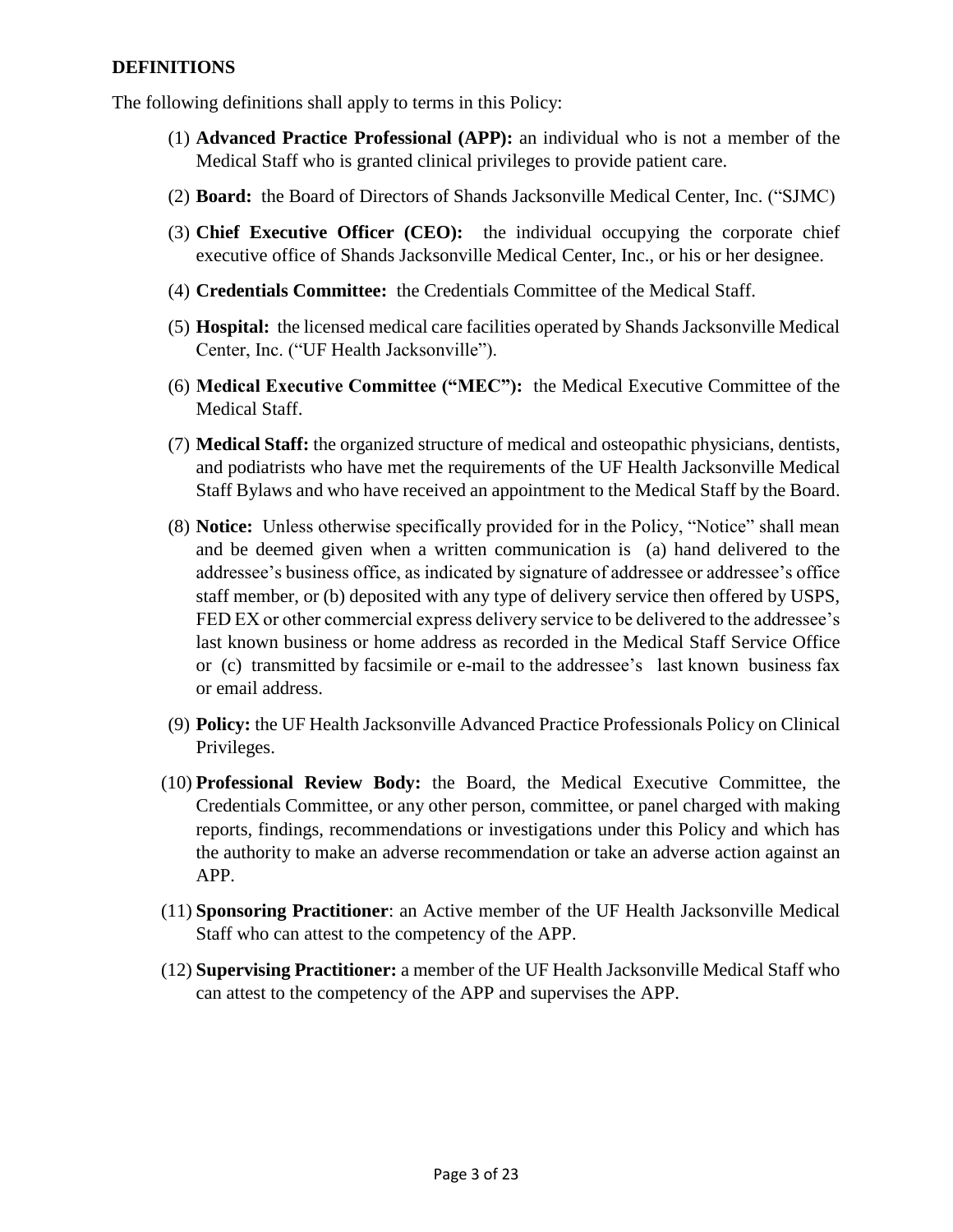# **ARTICLE I – CATEGORIES OF ADVANCED PRACTICE PROFESSIONALS**

Qualified individuals in Advanced Practice Professional categories that are approved by the Board may be granted clinical privileges, in accordance with and subject to this policy. For the purposes of this Policy, APPs are those individuals in the following categories:

- Advanced Registered Nurse Practitioner
- Anesthesiologist Assistant
- Certified Nurse Midwife
- Certified Registered Nurse Anesthetist
- Certified Registered Nurse First Assistant
- Licensed Mental Health Professional (psychologist, clinical social worker, marriage and family therapist or mental health counselor)
- Physician Assistant
- Optometrist
- Radiologist Assistant

Clinical privileges of APPs are coterminous with any employment or contractual relationship the APP may have with the Hospital or Supervising Practitioner(s); any termination of clinical privileges pursuant to this provision is not subject to any hearing and appeals rights or procedures provided in Article IX.

# **ARTICLE II – QUALIFICATIONS FOR CLINICAL PRIVILEGES**

#### **Section 1. Minimum Qualifications**

Only Advanced Practice Professionals for whom the following minimum qualifications can be documented are eligible for clinical privileges.

- Experience, education, training and judgment;
- Demonstrated clinical performance and current competence;
- Adherence to professional ethics and conduct in accordance with accepted professional standards;
- Ability to care for patients safely and effectively;
- Reasonable communication skills;
- Ability to work harmoniously with others, so that all patients treated by them will receive quality care, and the Hospital and its Medical Staff will be able to operate in an orderly manner;
- Not ineligible to participate in any federal programs;
- Satisfaction of financial responsibility through professional liability insurance of a type and in an amount established in the "Professional Liability Insurance Requirement" policy;
- Designation of a Supervising Practitioner for Advanced Registered Nurse Practitioners, Anesthesiologist Assistants, Certified Registered Nurse First Assist, Certified Nurse Midwifes, Certified Registered Nurse Anesthetists, Physician Assistants, and Radiologist Assistants;
- Designation of a Sponsoring Physician for Licensed Mental Health Professionals and Optometrists; and
- Upon renewal of clinical privileges, an APP must have been involved in the treatment of at least 25 Hospital patients per year or have a Supervising Practitioner.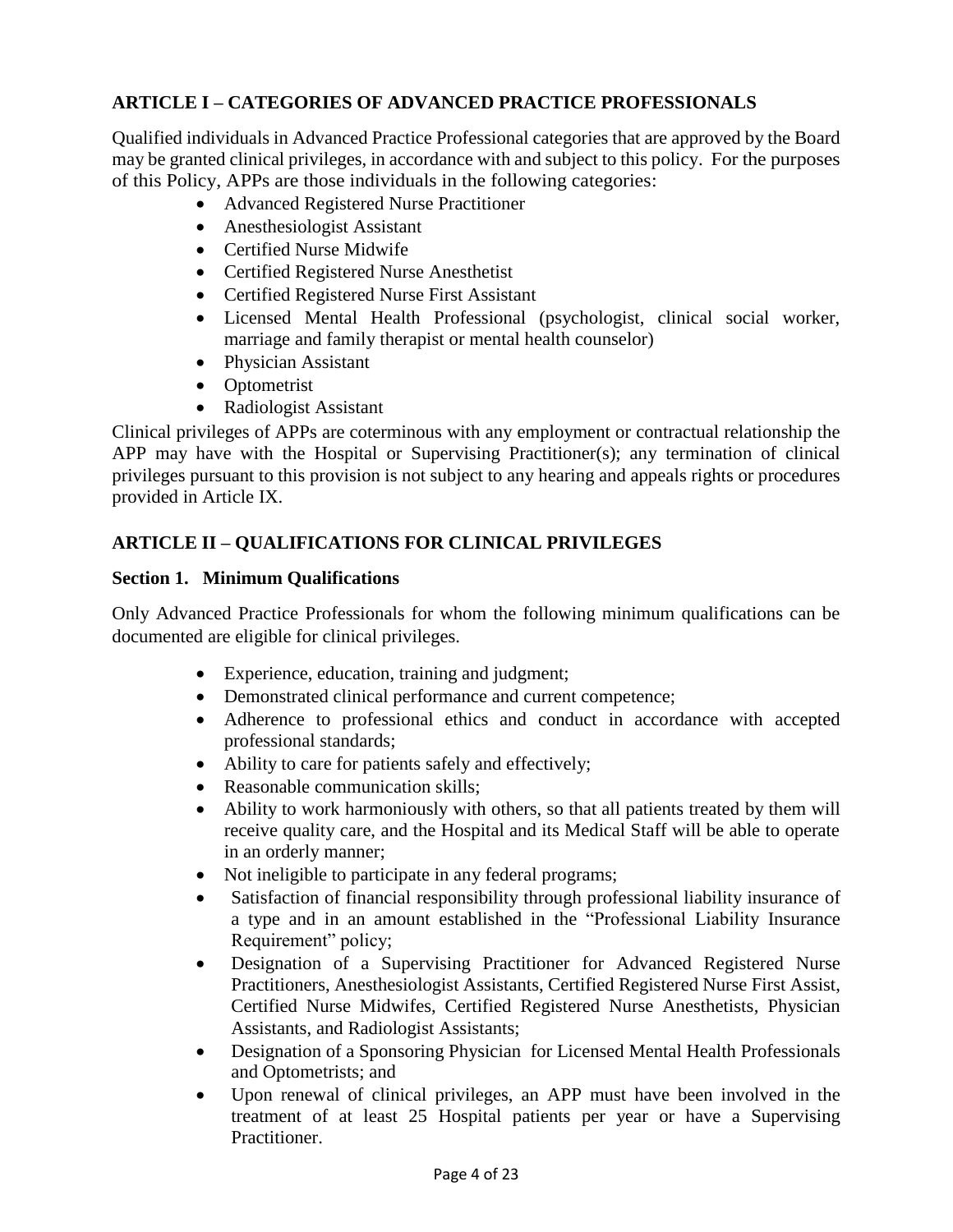#### **Section 2. Category Qualifications**

The minimum licensure and certification requirements for APP Categories are as follows:

- (a) Advanced Registered Nurse Practitioner
	- (1) Shall be currently licensed in the State of Florida as an advanced registered nurse practitioner.
	- (2) Shall be certified and maintain certification in the appropriate area of advanced practice, such as by the American Nurses Association, the National Board of Pediatric Nurse Practitioners or an equivalent body, or be actively seeking certification and obtain the same within two (2) years of an initial grant of privileges.
		- (a) ARNP's granted clinical privileges prior to September 1, 1999 are exempt from the aforementioned requirement.
		- (b) ARNP's awarded a nurse practitioner diploma in neonatal critical care from a program sponsored by the Hospital, who possess a minimum of ten (10) years experience as a neonatal nurse practitioner, and who are deemed capable of practicing at a level equivalent to a certified practitioner may be exempt from the aforementioned certification requirement.
	- (3) Shall have a Supervising Practitioner as defined in Article II, Section1 of this Policy.
- (b) Anesthesiologist Assistant
	- (1) Shall be currently licensed in the State of Florida as an Anesthesiologist Assistant under the direction of a supervising Anesthesiologist.
	- (2) Shall be certified by National Commission for Certification of Anesthesiologist Assistants (NCCAA) and maintain certification through this nationally accredited certification board
- (c) Certified Nurse Midwife
	- (1) Shall be currently licensed in the State of Florida as an advanced registered nurse practitioner (nurse midwife).
	- (2) Shall be certified by the American Midwifery Certification Board or be actively seeking certification and obtain the same within two (2) years.
- (d) Certified Registered Nurse Anesthetist
	- (1) Shall be currently licensed in the State of Florida as an advanced registered nurse practitioner (nurse anesthetist).
	- (2) Shall be certified by the National Board of Certification and Recertification for Nurse Anesthetists, or be actively seeking certification and obtain the same within two (2) years.
- (e) Certified Registered Nurse First Assist
	- (1) Shall be currently licensed in the State of Florida as a registered nurse.
	- (2) Shall have completed an accredited RNFA program
	- (3) Shall be certified and maintain certification by the Competency and Credentialing Institute (CCI) or other nationally accredited certification board for CRNFAs, or be actively seeking certification and obtain the same within two (2) years of completion of RNFA program.
- (f) Licensed Mental Health Professional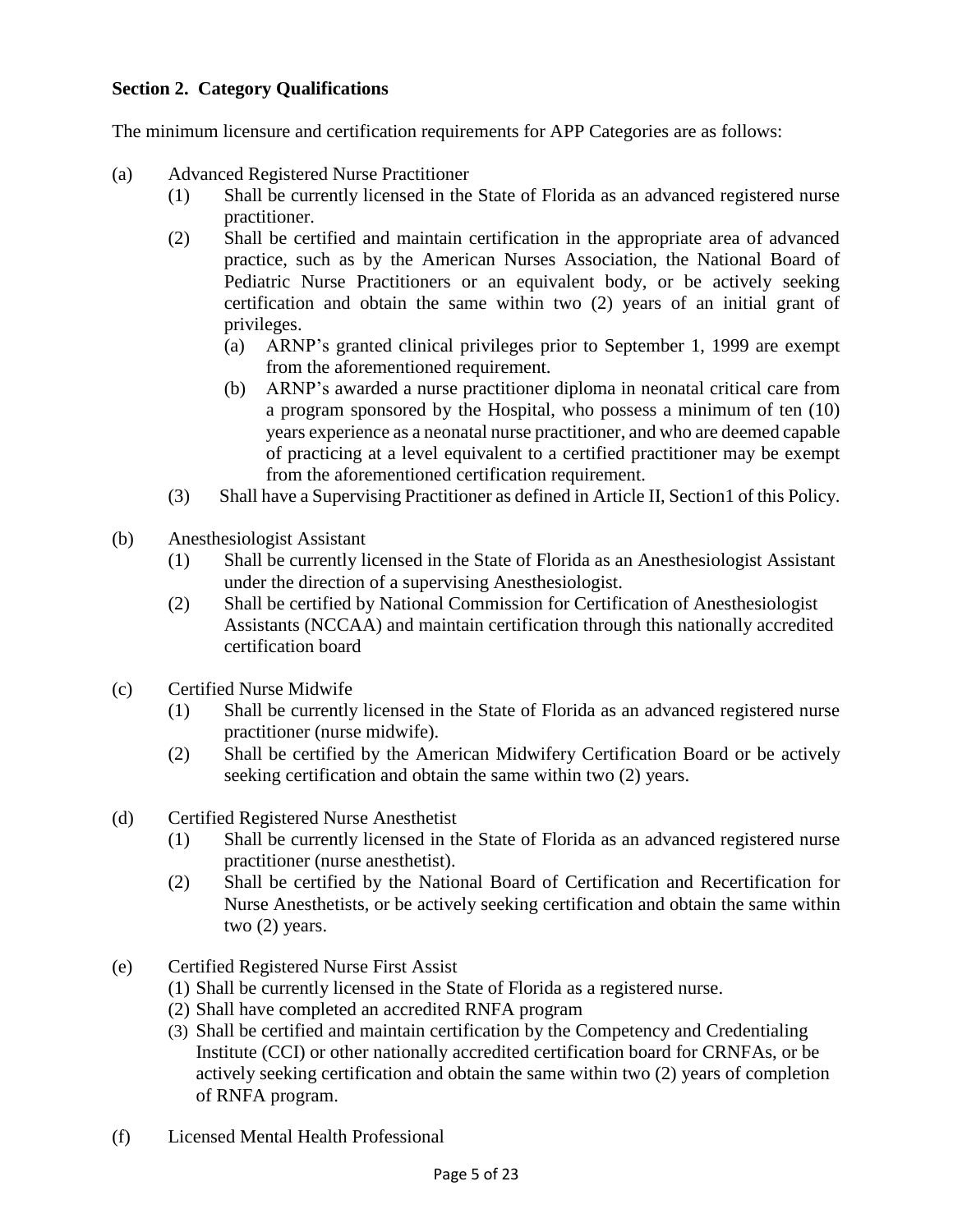- (1) Shall be currently licensed in the State of Florida as a psychologist, clinical social worker, marriage and family therapist, or mental health counselor (master's level of education or above).
- (g) Optometrist
	- (1) Shall be currently licensed in the State of Florida as an optometrist.
- (h) Physician Assistant
	- (1) Shall be currently licensed as a physician assistant by the Florida Board of Medicine or possess a temporary certificate.
	- (2) Shall be certified and maintain certification by the National Commission on Certification of Physician Assistants or actively seeking certification and obtain the same within two (2) years of initial grant of privileges.
	- (3) Physician Assistants seeking outpatient prescriptive privileges must obtain a Prescriber Certificate from the Board of Medicine.
- (i) Radiologist Assistant
	- (1) Shall be currently certified in the State of Florida as a radiologist assistant.
	- (2) Shall be certified and maintain certification by the Certification Board for Radiology Practitioner Assistants or other nationally accredited board for Radiology Assistants, or be actively seeking certification and obtain the same within two  $(2)$  years of initial grant of privileges.

# **Section 3. Waivers**

Only the Board may grant waivers to the Minimum or Category Qualifications described hereinabove.

# **ARTICLE III - APPLICATION FOR CLINICAL PRIVILEGES**

# **Section 1. Pre-application Requirements**

Application for clinical privileges for APPs shall be provided only to individuals in disciplines that have been approved by the Board and who can document that they meet the minimum objective criteria for clinical privileges as an APP. Individuals who are not eligible to receive an application shall not be entitled to any procedural rights of review in connection with such ineligibility.

# **Section 2. Application**

- (a) The application for clinical privileges shall be submitted in writing on the prescribed form and signed by the applicant. The application shall include a request for specific clinical privileges desired by the applicant and shall require detailed information concerning the applicant's professional qualifications, including, at a minimum:
	- (1) The names and complete addresses of at least three (3) professionals who are familiar with the applicant's professional performance, clinical judgment and clinical or technical skills (at least two (2) shall have the same credentials as the applicant). None of these references may be related to the applicant. In special circumstances where the APP does not have any references with the same credentials who can attest to his/her competence, other professional references may be substituted at the discretion of the Credentials Committee;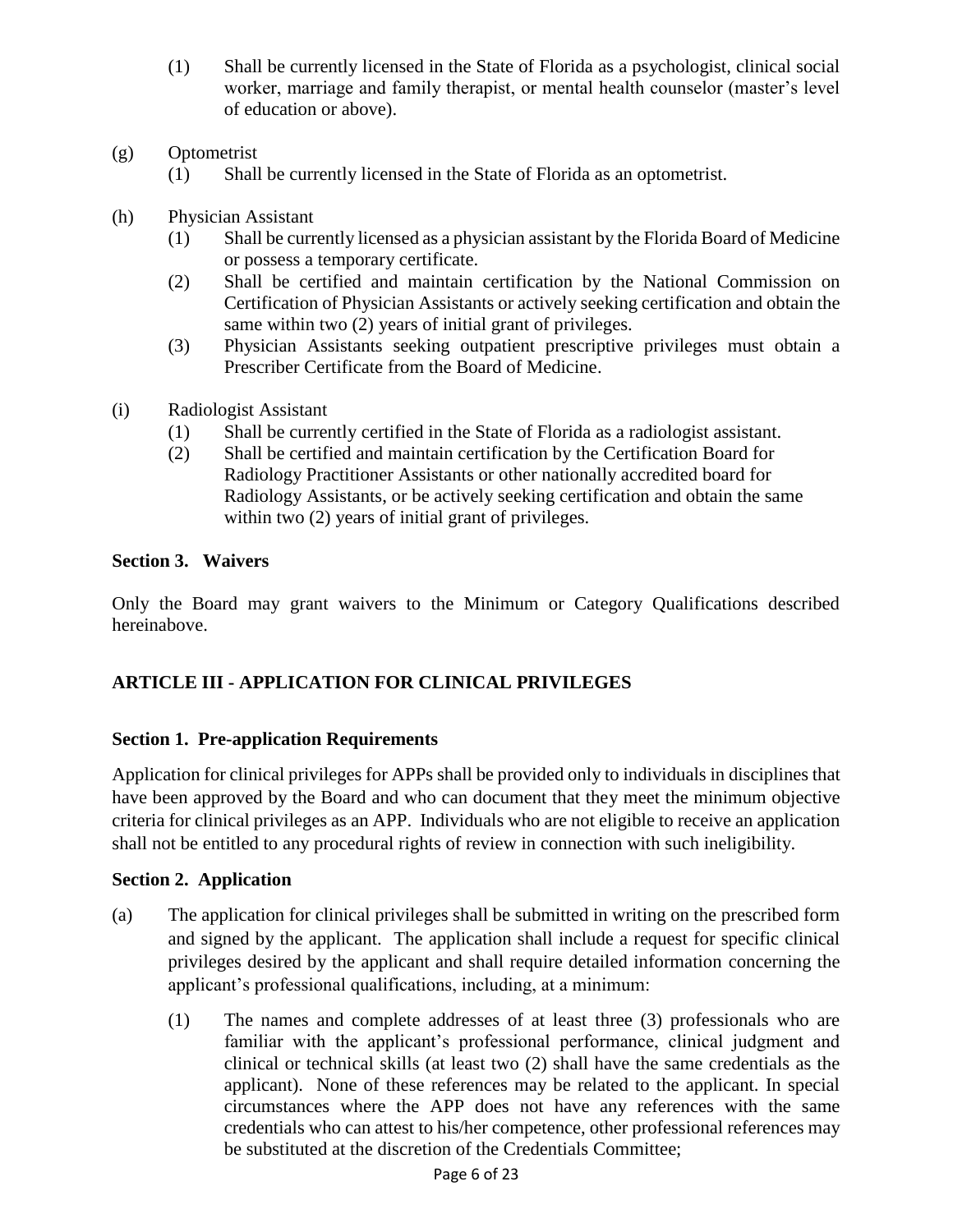- (2) The names and complete address of any and all hospitals and other health care organizations at which the applicant has had privileges, trained, or worked in the profession in which he or she is requesting clinical privileges;
- (3) Information as to whether there have been any previously successful or currently pending challenges, including investigations or inquiries, that have or may result in any of the following being denied or voluntarily or involuntarily suspended, reduced, revoked, relinquished or withdrawn, or not renewed for any reason: membership status and/or clinical privileges at any hospital or healthcare institution; membership in local, state, or national professional organization; professional certification; license(s) to practice any profession in any jurisdiction; or prescriber designation/authority;
- (4) Information as to whether the applicant has ever been subjected to any corrective action (whether disciplinary or not) by any of the institutions or agencies at which the applicant has worked or trained, including, but not limited to, mandatory chart review, requirements for continuing education, proctoring or probation (subsequent to routine initial probation period upon first application);
- (5) Information regarding the applicant's current and past professional liability insurance coverage, the names of the insurance companies, and the amounts and classifications of such coverage;
- (6) Information about whether any malpractice actions (including notice of intent), arbitration, or other judiciary, quasi-judiciary or administrative proceedings based on the applicant's clinical practice have ever been instituted against the applicant, or have resulted in a judgment against the applicant or a settlement;
- (7) Information about whether any professional liability carriers have ever denied, cancelled, limited, or not renewed the applicant's liability coverage;
- (8) Information about whether the applicant has any physical or medical condition (including substance abuse), mental or emotional condition that could affect the applicant's, ability to exercise the clinical privileges requested safely and competently;
- (9) Information about whether the applicant has ever been denied enrollment, reprimanded, sanctioned, restricted, excluded, suspended, had privileges suspended by any private health insurance plan/program, or any federal or state program (in any state) or employed by a corporation, business or professional association that has been suspended or excluded from any such program or in any state;
- (10) Information about whether the applicant's privileges have ever been limited, suspended, revoked, or cancelled, either temporarily or permanently by any healthcare organization;
- (11) Information about whether the applicant has ever been convicted of or had adjudication withheld on a felony, pleaded guilty or nolo contendere to a felony, entered into a pretrial agreement for a felony, or is presently under indictment for a felony;
- (12) Information about whether the applicant has engaged in or been treated for the use or misuse of prescription drugs, illegal substance chemicals or any other substance that could impair the applicant's ability to perform professional or clinical practice duties;
- (13) Information about whether the applicant has ever held or currently holds a contract with a healthcare professional recovery program;
- (14) Information about whether the applicant has ever been the subject of any investigation by a state license board or certification agency, Medicare, Medicaid, or any other federal or state program, hospital or managed care organization;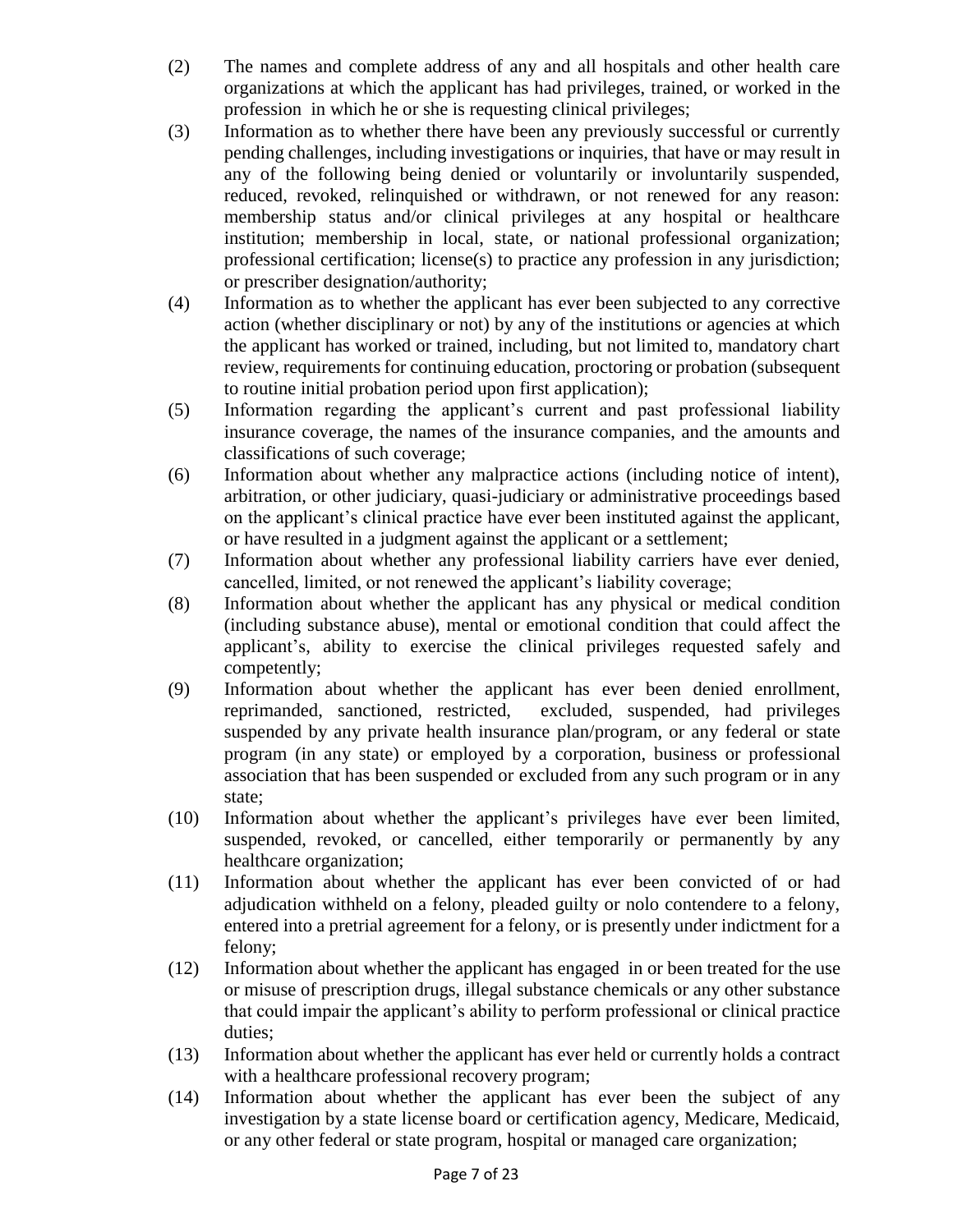- (15) Information about whether the applicant has ever had any license subject to restriction, stipulation, limitation, reprimand, fine, letter of guidance, probation, revocation or voluntary or involuntary surrender;
- (16) Information about whether the applicant has ever had a confirmed/founded report of abuse or neglect of a patient;
- (17) Verification of the applicant's current license to practice in Florida;
- (18) A copy or verification of the applicant's prescriber registration, if applicable;
- (19) A copy of the applicant's current Curriculum Vitae which reflects at a minimum, applicant's professional and educational activities since degree awarded;
- (20) Copy of ARNP or Anesthesiologist Assistant protocol submitted to the Florida licensing board for physician sponsorship, if applicable;
- (21) Copy of the Supervision Data Form for a physician assistant, or a current listing of all supervising physicians, if applicable;
- (22) A copy of the current certificate of professional liability coverage that denotes the Hospital as the Certificate Holder, provides the effective dates of the policy, identifies the applicant by name, coverage exclusions, if any, and provides for either claims made or occurrence based coverage amounts approved by the Board;
- (23) The applicant's dated signature on the prescribed Statement of Authorization and Release form, as well as the signature of the Supervising Practitioner if applicable; and
- (24) Such other information as requested by a Professional Review Body.
- (b) The application shall be accompanied by a request for specific clinical privileges, signed by the Supervising Practitioner(s), if applicable.

# **Section 3. Undertakings**

Each APP applicant must specifically agree to the following undertakings as a condition of consideration of such application for clinical privileges and as a condition of continuation of clinical privileges:

- (a) An agreement to be bound by the policies, procedures, bylaws and/or rules and regulations of the Medical Staff, Hospital, and SJMC;
- (b) An acknowledgement that the applicant has the burden of producing adequate information for a proper evaluation of the applicant's competence, character, ethics, health status and other qualifications and for resolving any questions about such qualifications;
- (c) An agreement to appear for an interview, if requested, and acknowledgement that failure to produce requested information or appear for a requested interview will prevent the application from being evaluated and acted upon;
- (d) An agreement to undergo a physical and/or mental health examination at any time, at the request of Credentials Committee or MEC or Board. Such request shall be supported by a statement of reasons;
- (e) An attestation that the information in the application is true, complete and correct, and an agreement to notify the Hospital, in writing and within thirty days, of any changes or additions to the information provided by the applicant, including;
	- (1) Denial or voluntary surrender, suspension, reduction, revocation, relinquishment, withdrawal, or non-renewal, either temporarily or permanently, for any reason, of: (a) membership status and/or clinical privileges at any hospital or healthcare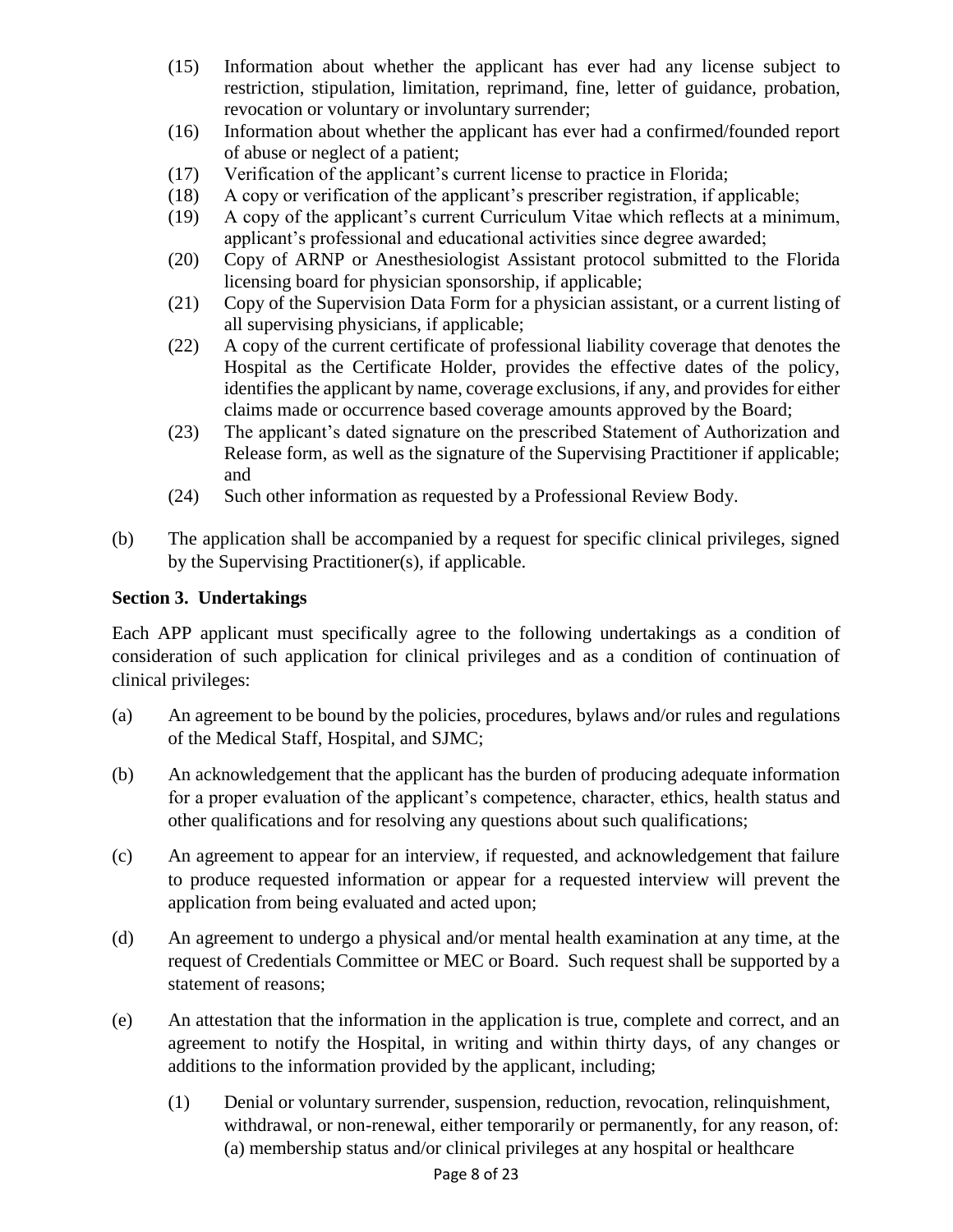institution; (b) specialty board or professional certification; (c) Drug Enforcement Agency or prescriber registration; (d) license to practice any profession in any jurisdiction; or (e) professional liability coverage; including any changes in coverage;

- (2) Any malpractice actions, arbitrations, or other proceedings based on the applicant's practice, including any Notices of Intent;
- (3) Any changes in physical or mental condition that could prevent the applicant, with or without reasonable accommodation, from performing professional or medical practice duties required for the privileges requested and/or granted; or
- (4) Any convictions, indictments, pleadings of guilty or nolo contendere to any crimes (excluding traffic offenses);
- (f) An acknowledgement that as a condition of making an application, any misrepresentation, misstatement, or omission, may constitute cause for automatic and immediate rejection of the application, including acknowledgement that, in the event that approval has been granted prior to the discovery of such misrepresentation, misstatement, or omission, such discovery may result in immediate termination of all clinical privileges.
- (g) An agreement to provide continuous quality patient care for her/his patients if granted clinical privileges, which shall include an agreement to self-report any physical, medical, psychiatric, or emotional impairment which may result in an inability to perform her/his professional responsibilities.

Each applicant for APP clinical privileges shall specifically agree to these undertakings as part of the application.

# **Section 4. Burden of Providing Information**

The APP applicant shall have the burden of providing adequate information for a proper evaluation of the applicant's competence, character, ethics, and other qualifications, and of resolving any questions about such qualifications. The applicant shall have the burden of providing evidence that all statements made and information given on the application is true, complete and correct. An application is not considered complete until all information requested by the Hospital has been received, including: an application form with all required responses provided; verification of all necessary information; adequate responses from references; and any additional information deemed necessary for the evaluation of the application or the applicant's qualifications. It is the responsibility of the applicant to ensure that the application is complete. An application shall be deemed incomplete if at any time during the evaluation the need arises for new, additional, or clarifying information. An incomplete application will not be processed until all requested information is received. Applications which are incomplete for four months because of a failure of an applicant to provide requested information shall be deemed expired.

Should information provided in the application for clinical privileges change at any time before or after privileges are granted; the APP must provide written notice within 30 days of such change and sufficient information about such change for the Credentials Committee's review and assessment.

# **Section 5. Authorization to Obtain Information**

The following statements, which shall be included on the application form for clinical privileges, and which form a part of this policy, are express conditions applicable to any APP applicant and any APP granted privileges. By applying for clinical privileges, the applicant expressly accepts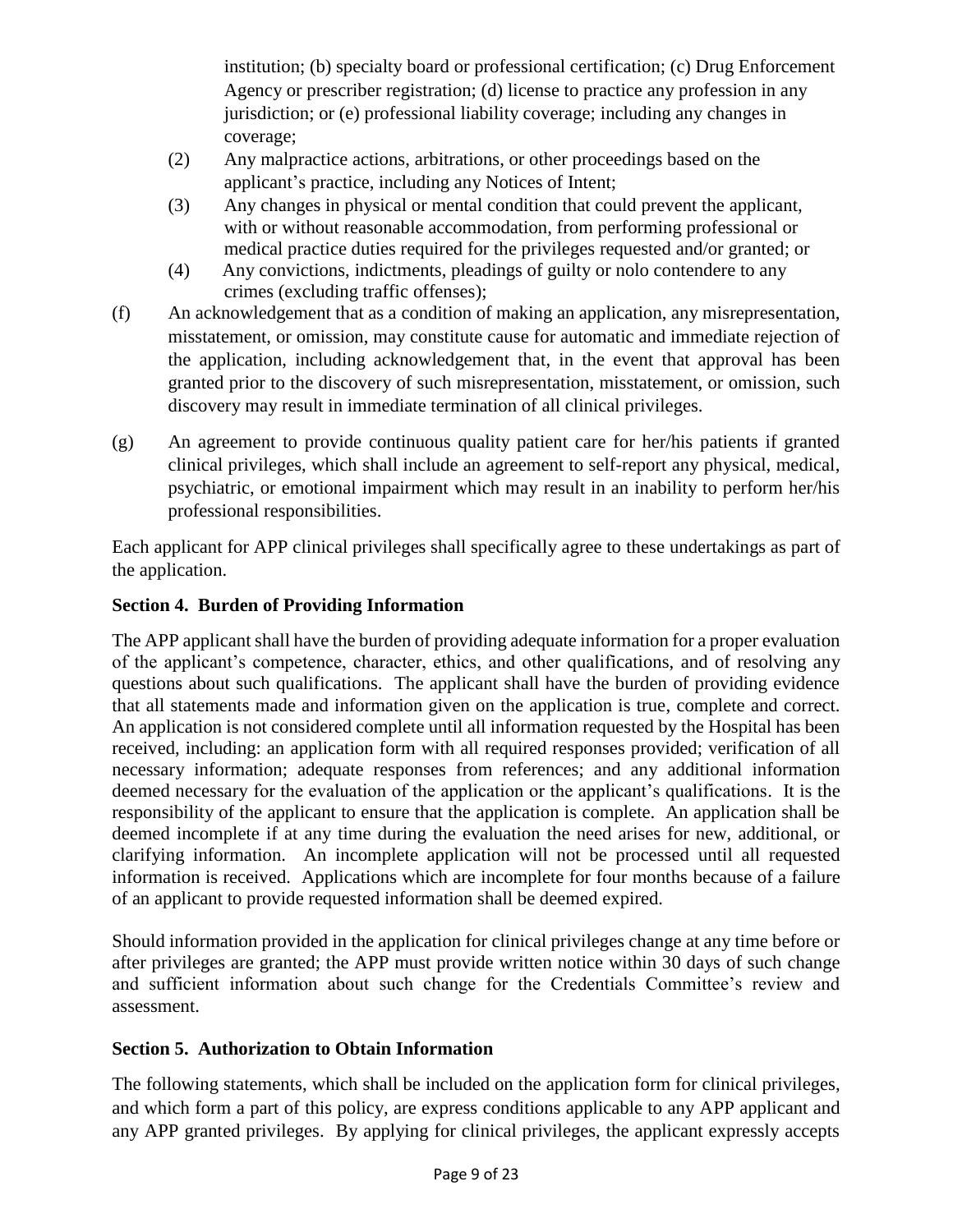these conditions during the processing and consideration of the applicant's application, whether or not the applicant is granted clinical privileges. This acceptance also applies once privileges are granted and for as long privileges continue.

- (a) Authorization to Obtain Information: The applicant shall specifically authorize SJMC to inspect all records and documents that may be material to evaluating the applicant's professional qualifications, competence and ability to carry out the clinical privileges requested, as well as the applicant's ethical qualifications. The applicant shall specifically authorize SJMC and its authorized representatives to consult with any individual(s) and/or entities who may have information, including, but not limited to, otherwise privileged or confidential information, bearing on the professional qualifications, credentials, clinical competence, character, mental or emotional stability, physical condition, ethics, behavior or any other matter bearing on the satisfaction of the criteria for granting of clinical privileges and on the applicant's ability to perform her/his professional responsibilities. The applicant shall specifically authorize said individual(s) and/or entities, which shall include but not be limited to: (1) insurance companies; (2) the National Practitioner Data Bank; (3) peer references; (4); health care plans; (5) schools; (6) employers; (7) hospitals or facilities with which the applicant has been in association; (8) state licensing boards; (9) state or national certification agencies; (10) claims adjusters, attorneys and others who may have information regarding professional liability claims or lawsuits; and (11) training programs, to release said information to the Hospital, upon request and receipt of a copy of the applicant's consent and release form.
- (b) Immunity: The applicant shall specifically agree to extend immunity to and release from any and all liability, to the fullest extent permitted by law, all individuals and organizations who provide information to SJMC concerning the applicant's competence, ethics, character, mental or emotional stability, physical condition and any other matter bearing on the satisfaction of the criteria for granting the clinical privileges requested, including otherwise privileged and confidential information.

The applicant shall authorize SJMC to disclose and make available to any hospital/facility/program to which the applicant has made or makes application, any and all information contained in the application and/or obtained as a result thereof.

# **ARTICLE IV – PROCESSING APPLICATIONS**

# **Section 1. Nurse Practitioners**

If the applicant is a Nurse Practitioner, the application will be reviewed by a Nurse Practitioner with hospital privileges prior to the Credentials Committee review.

#### **Section 2. Chief of Service**

After receiving references, verifications and all other information or materials deemed pertinent, Medical Staff Services will assign the applicant to an applicable Chief of Service for evaluation and also for on-going monitoring should clinical privileges be granted. Within thirty days of receipt of a complete application, the Chief of Service shall provide the Credentials Committee with a recommendation regarding the experience, training, and competence of the applicant, relative to the clinical privileges requested. If the Chief of Service does not make a recommendation within thirty days, the application will nevertheless be forwarded to the Credentials Committee without a recommendation for privileges.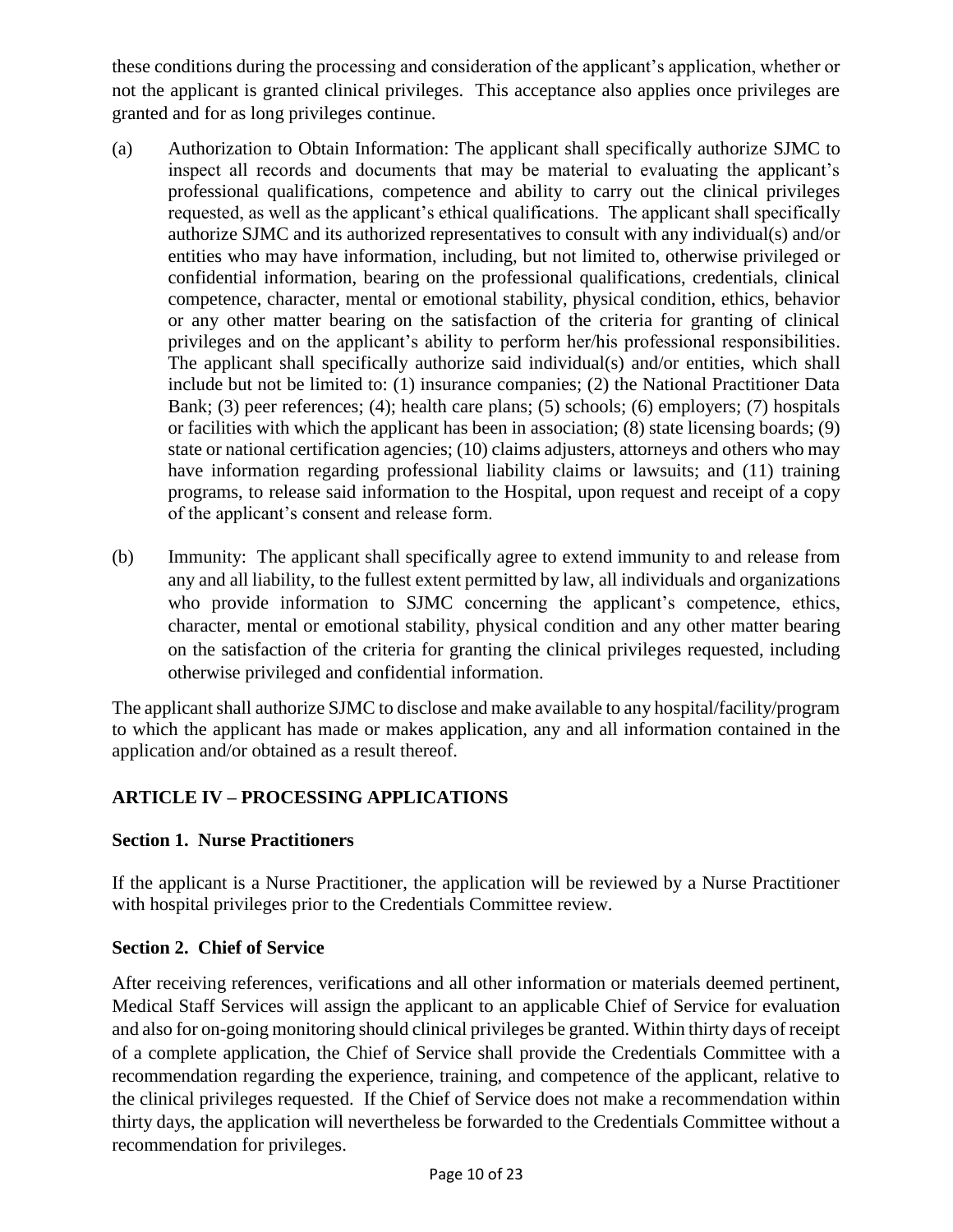#### **Section 3. Credentials Committee**

The Credentials Committee shall review the application, the supporting documentation, recommendations, evidence of adherence to accepted professional ethical standards and behavior and current competency to perform requested privileges, and such other information available that may be relevant to consideration of the applicant's qualifications for the APP clinical privileges requested. The Credentials Committee shall then forward a report of its recommendations to the MEC for action.

#### **Section 4. Medical Executive Committee**

- (a) After considering the report from the Credentials Committee, the MEC shall recommend action upon each application and/or request for privileges. If a recommendation is favorable to the applicant, the recommendation shall be forwarded to the Board for final action. All recommendations must include the specific clinical privileges to be granted.
- (b) If an adverse recommendation is made with respect to clinical privileges, the reason for such recommendation shall be stated and supported by reference to the completed application and all other documentation considered by the MEC, all of which shall be forwarded to the CEO. The CEO shall promptly provide Notice to the applicant of the adverse recommendation and of the applicant's right to a hearing in accordance with the procedure set forth in Article IX of this Policy.
- (c) If the applicant waives the right to a hearing, the CEO shall forward the MEC's recommendation with supporting documentation to the Board for final action. If the applicant exercises the right to a hearing, the MEC may reconsider its adverse recommendation after the hearing. The MEC shall forward its final recommendation to the Board for final action.

#### **Section 5. Deferral**

When the recommendation of the Credentials Committee or the MEC is to defer the application for further consideration, the applicant shall be provided with Notice of the reason for deferral. The Committee must make a subsequent recommendation within one hundred days.

#### **Section 6. Board Action**

The Board has final responsibility for approval or disapproval of all APP applications for clinical privileges. Notification of the Board's decision shall be sent to the applicant. For adverse decisions, Notice shall be provided to the applicant.

#### **Section 7. Time for Final Action**

Once received from the Chief of Service, an APP application must be acted upon by the Credentials Committee and presented to the Board by the MEC within one hundred days, unless the process has been delayed by a hearing or by the need to obtain further information, deferred or unless this requirement is otherwise waived by the Board for a good cause.

#### **Section 8. Term of Clinical Privileges**

Clinical privileges shall be granted by the Board, for a period not to exceed two (2) years.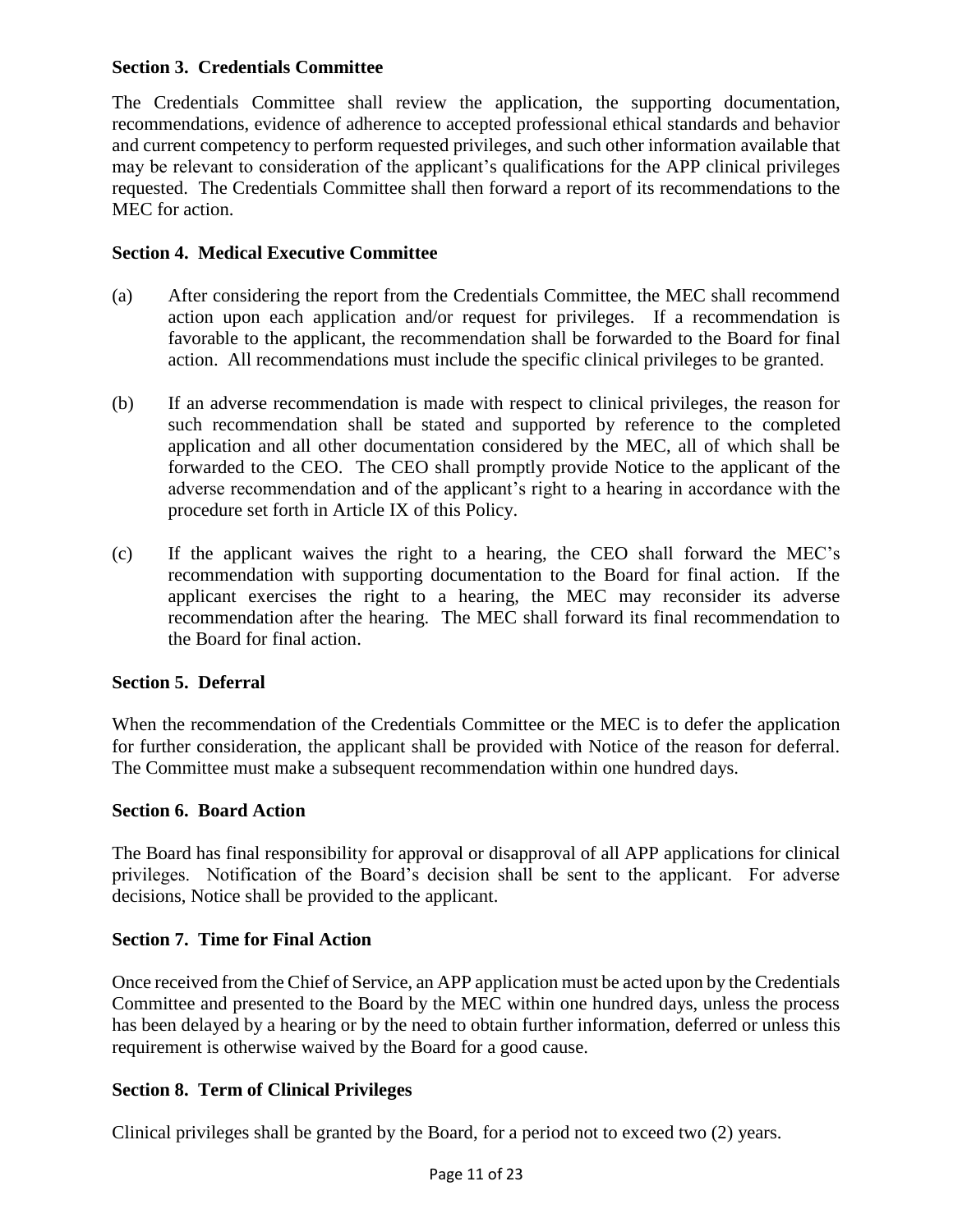# **ARTICLE V – TEMPORARY, DISASTER, AND INCREASED CLINICAL PRIVILEGES**

#### **Section 1. Request for Temporary Clinical Privileges**

Upon the recommendation of a Chief of Service, and the concurrence of the MEC Chair, the CEO may, at her/his sole discretion, grant temporary privileges to an APP for a specified period of time not to exceed 120 days. For the purposes of any rights and responsibilities set forth in this Policy, the recipient of the grant of temporary privileges does not have any rights for a hearing and/or appeal.

#### **Section 2. Disaster Privileges**

Disaster privileges are granted only when the emergency management plan has been activated, and the organization is unable to meet immediate patient needs. The CEO may designate one of the following individuals to grant disaster privileges subsequent to review of the APP's file and determine that the APP meets the present, important patient care needs:

- a) Medical Care Director;
- b) Medical Staff Director;
- c) Operation Chief

The above individual's job duties are defined in the Hospital Incident Command System (HICS) manual.

#### **Section 3. Application for Increased Clinical Privileges**

Whenever an individual desires additional clinical privileges, such person shall make the request in writing, stating in detail the specific additional clinical privileges desired and the requestor's relevant training and experience that support such additional privileges. The request shall be processed in the same manner as an application for initial clinical privileges.

#### **ARTICLE VI – RENEWAL OF CLINICAL PRIVILEGES**

#### **Section 1. Application**

Each APP who wishes to continue his or her clinical privileges shall be responsible for returning a completed renewal application, accompanied by all required supporting documents, by a specified deadline. Failure to submit an application by the requested deadline will result in automatic expiration of clinical privileges, if insufficient time is remaining in which to process the application before the current privileges expire. In applying for renewal of clinical privileges, the APP shall have the burden of producing adequate information to assure that the APP continues to meet those criteria outlined in Article II of this Policy. If granted by the Board, renewal shall be for a period not to exceed two (2) years.

#### **Section 2. Factors to be considered**

Each recommendation regarding renewal of clinical privileges shall be based, in part, on the APP's:

(a) Ethical behavior, current clinical competence, clinical judgment and quality of care in the treatment of patients;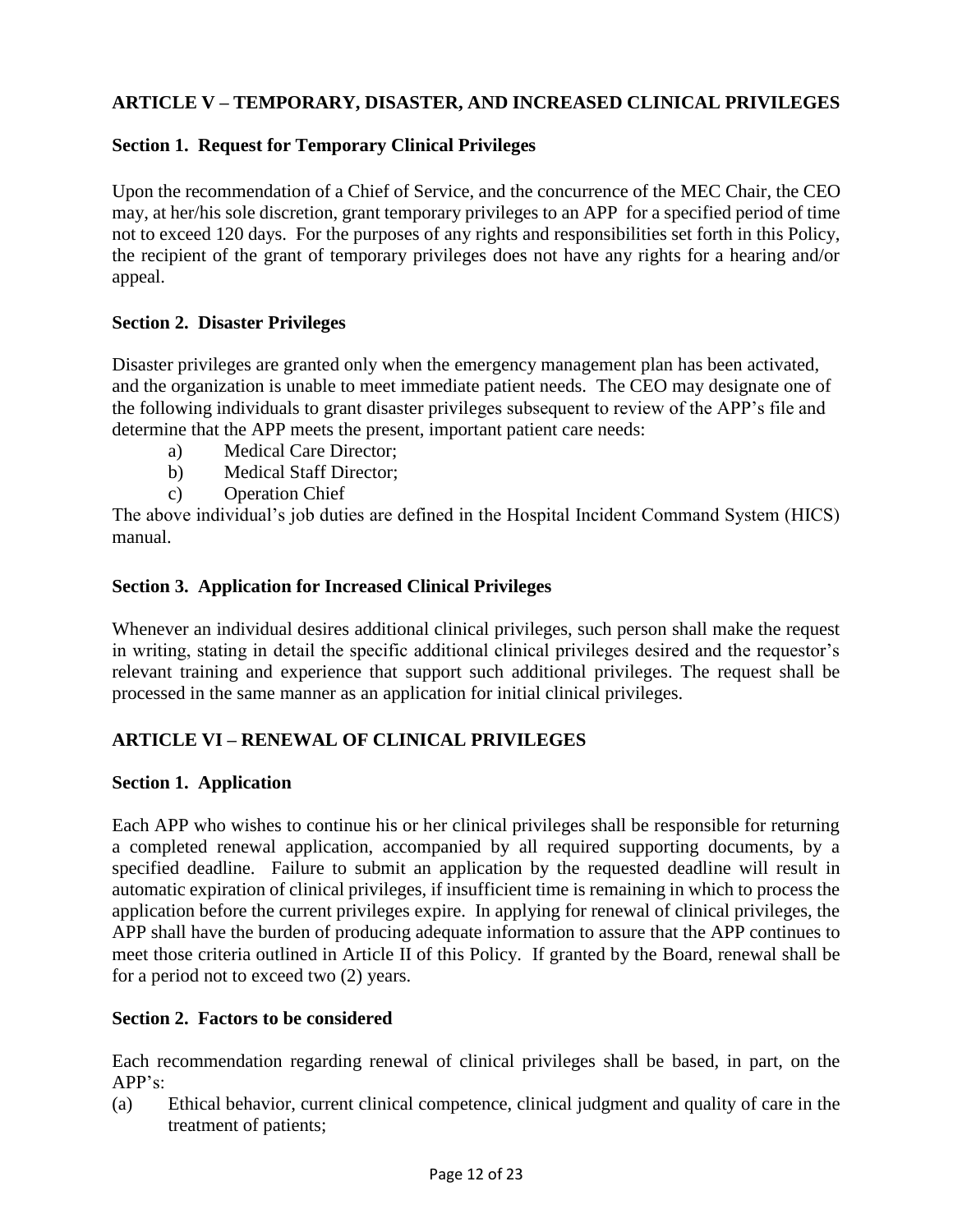- (b) Compliance with the Hospital and Medical Staff policies and procedures and with the Medical Staff Bylaws and rules and regulations;
- (c) Behavior in the Hospital, cooperation with Medical Staff and Hospital personnel as it relates to patient care or the orderly operation of this Hospital, and general attitude toward patients, the Hospital, and its personnel;
- (d) Ability to perform the clinical privileges requested;
- (e) Satisfactory completion of continuing education requirements related to the individual's clinical privileges; and,
- (f) Any other findings relevant to the APP's competence and ability to perform professional duties and responsibilities and work harmoniously with others in the Hospital to ensure delivery of quality patient care.

# **Section 3. Renewal Procedure**

The completed application and supporting documents shall be forwarded to the appropriate Chief of Service for evaluation of the APP's demonstrated competence, professional performance, judgment, and clinical/technical skills, as indicated by evaluation activities and other reasonable indicators of continuing qualifications, and by observation of the individual's ability to perform the clinical privileges granted. Peer and/or supervising physician recommendations will also be solicited and considered in recommending the APP for continuation of specific clinical privileges. Upon completion of the chief(s) of service evaluations, the procedure provided in Article IV, Processing Applications, shall be followed.

# **ARTICLE VII – CHANGE IN SPECIALTY AREA**

Whenever an APP desires to change her/his specialty area of practice, the request for change shall be in writing and shall include: 1) updated contact information; 2) a request for modifications of clinical privileges applicable to the new specialty area; 3) updated physician sponsor information, as appropriate; and, 4) updated State of Florida practice protocol if applicable.

# **ARTICLE VIII – CORRECTIVE ACTIONS**

# **Section 1. Summary Suspension**

- (a) Prior to Investigation
	- (1) Upon a reasonable belief that failure to take such action may result in imminent danger to the health and/or safety of any individual, the Chair of the MEC, the applicable Chief of Service, the CEO, or in his/her absence, his/her designee, and the Chair of the Board shall each have the authority to summarily suspend or restrict all or any portion of the clinical privileges of an APP. Prior to implementing such summary suspension or restriction, the CEO, or the Chair of the Board shall, whenever practicable, consult with either the Chair of the MEC or the Chief of the affected APP's Service. This suspension shall be deemed to be administrative in nature and does not indicate the validity of the charges.
	- (2) Upon a reasonable belief that failure to take such action may compromise the health, safety or welfare of trauma patients, the Medical Director of the Trauma Service shall have the authority to summarily suspend or restrict all or any portion of the clinical privileges of an APP.
	- (3) Any individual who exercises authority under subsections 1 or 2 above to summarily suspend clinical privileges must immediately report any summary suspension imposed to the CEO, the Chair of the MEC, and the Chief of Service.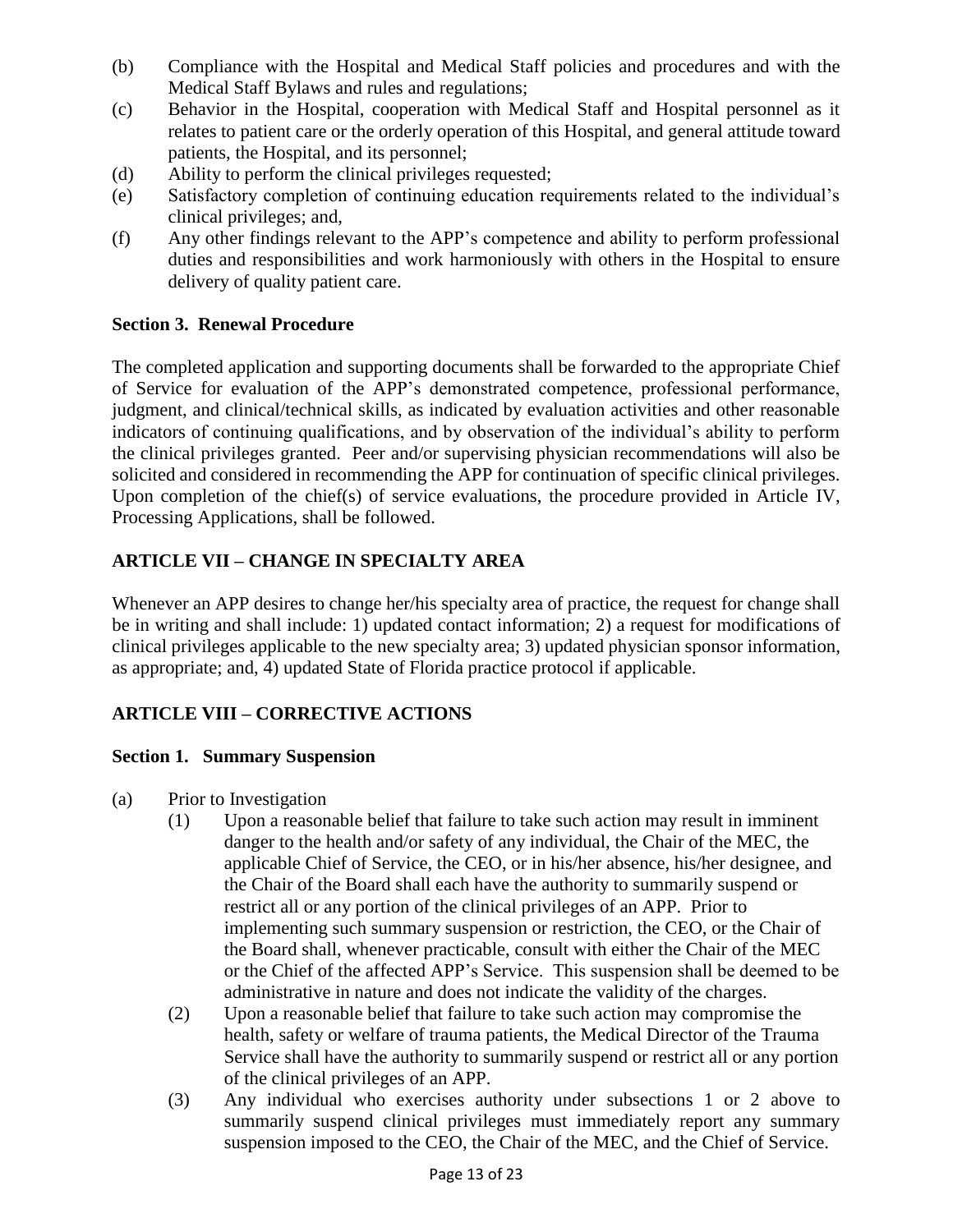(4) The Chair of the MEC shall initiate an investigation of the matter prompting the summary suspension in accordance with Section 3 of this Article.

# (b) During an Investigation

At any time during an investigation, the Chair of the MEC, the applicable Chief of Service, the CEO, or in his/her absence, his/her designee, and the Chair of the Board may suspend all or any part of the clinical privileges of the APP being investigated upon a reasonable belief that failure to take such action may result in an imminent danger to the health and/or safety of any individual.

- (c) General Requirements for Summary Suspensions
	- (1) A summary suspension shall become effective immediately upon imposition and remain in effect unless or until modified by the CEO or the Board.
	- (2) An investigation must be completed within 14 days of the suspension or reasons for the delay must be transmitted to the CEO so that he/she may consider, as soon as practicable, whether the suspension should be lifted prior to its completion.
	- (3) Immediately upon the imposition of a summary suspension, the Chair of the MEC shall notify the APP's supervising physician or Chief of Service as appropriate to assure continuity of patient care.
	- (4) It shall be the duty of the Chair of MEC and the Chief of Service to cooperate with the CEO in enforcing all suspensions.
	- (5) Summary suspension under this section shall be deemed an interim precautionary step in the professional review activity and shall not imply a final finding of responsibility for the situation that prompted the suspension.

# **Section 2. Grounds for Initiating An Investigation**

Whenever, on the basis of information and belief, the Chair of the MEC, the Chief of Service, the Chair or a majority of any Medical Staff committee, the Chair of the Board or the CEO has cause to question:

- (a) The clinical competence of any APP;
- (b) The care or treatment of a patient or patients or management of a case by any APP;
- (c) The conduct of any APP with regards to applicable ethical standards or a violation of the bylaws, policies, procedures, rules or regulations of the Hospital, Board or Medical Staff, including, but not limited to the Hospital's quality improvement, risk management, and resource management programs; or
- (d) The conduct of any APP that may be considered lower than the standards of the Hospital or disruptive to the orderly operation of the Hospital, including the inability of the APP to work harmoniously with others; then

A written request for an investigation of the matter shall be addressed to the Chair of the MEC, which written request shall include a description of the incident(s), activity(ies), or conduct that form the basis for the request. The Chair of the MEC shall promptly notify the CEO of all such requests and proceed as specified in Section 3 below. Nothing in this Article is meant to restrict the ability of any Professional Review Body or hospital quality activity medical review or peer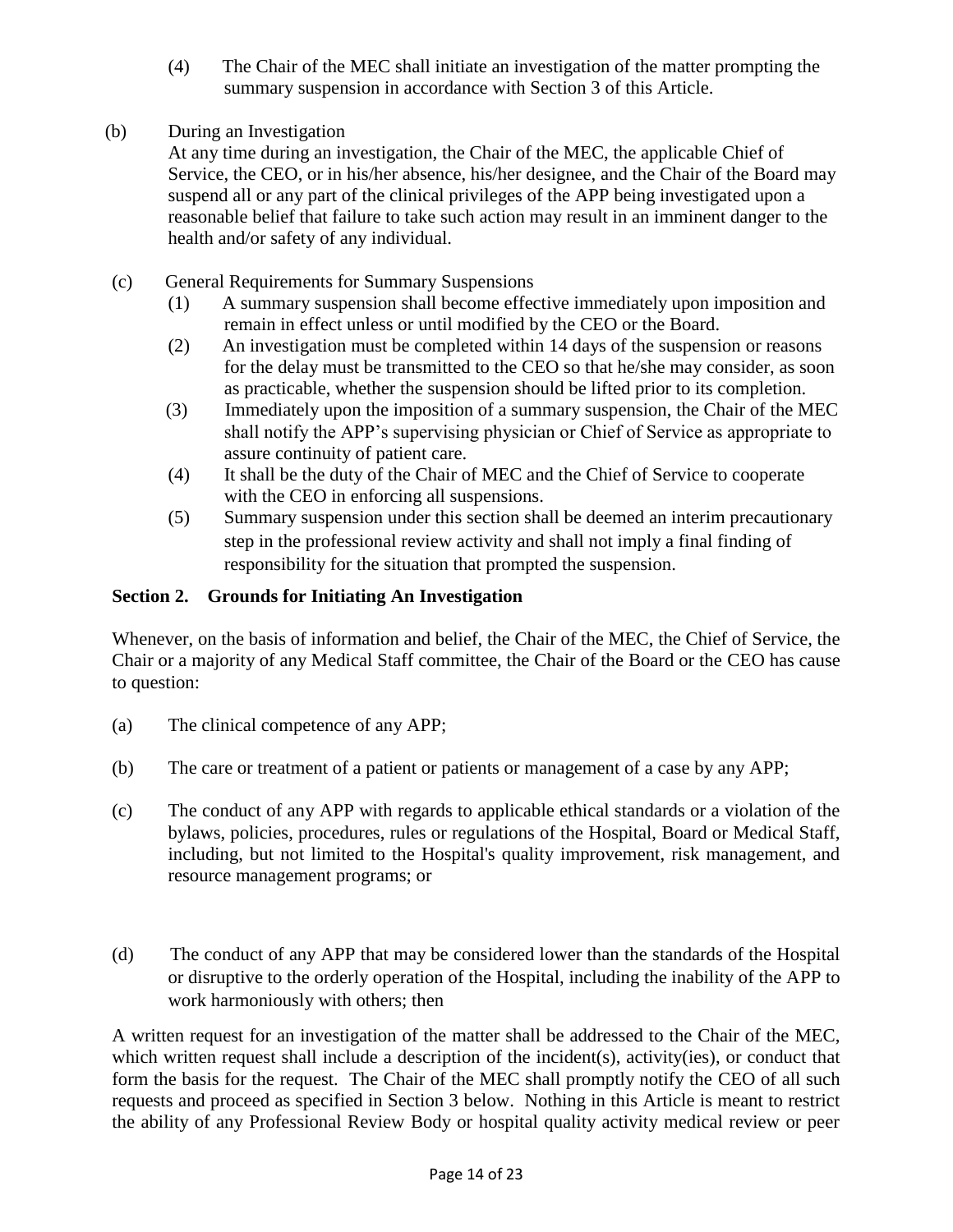review committee to conduct a review or informal investigation of an APP's practice in connection with such committee's quality improvement and/or assurance responsibilities.

# **Section 3. Investigative Procedure**

If, after receiving the request for investigation, the Chair of the MEC determines:

- (a) The request for investigation contains sufficient information to support a recommendation, the Chair of the MEC shall make a recommendation for action to the MEC, with or without a personal interview with the APP; or
- (b) The request for investigation does not contain sufficient information to support a recommendation, the Chair of the MEC shall immediately appoint an *ad hoc* Investigating Committee to obtain the necessary information, or present to the MEC for investigation as a committee.
	- (1) An *ad hoc* Investigating Committee shall consist of up to two (2) physicians, whom may or may not hold an appointment to the Medical Staff and one (1) APP who has the same credentials as the individual who is the subject of the investigation. If possible, this committee shall not include partners, associates, or relatives of the subject of the investigation, nor any individual in direct economic competition with the subject of the investigation.
	- (2) The Investigating Committee shall have available to it the full resources of the Medical Staff and the Hospital to aid in its work, as well as the authority to use outside consultants as required.
	- (3) The Investigating Committee may require a physical and/or mental examination of the APP by a physician(s) approved by the committee and that the results of such examination are made available for the committee's consideration.
	- (4) The APP who is the subject of the investigation shall have an opportunity to meet with the Investigating Committee before it makes its report. At this meeting (but not, as a matter of right, in advance of it) the APP shall be informed of the general nature of the evidence supporting the investigation and shall be invited to discuss, explain or refute it. The proceedings of an Investigating Committee are considered an administrative matter and not an adversarial proceeding. This interview does not constitute a hearing, and none of the procedural rules provided in this Policy with respect to hearings, including the right to have legal counsel present apply. A summary of such interview shall be made by the Investigating Committee and included with its report to the Chair of the MEC.
	- (5) The Investigating Committee shall make a report of the evidence and its findings to the Chair of the MEC within six (6) weeks of its appointment. The Investigating Committee may obtain from the Chair of the MEC and upon demonstration of good cause an extension within which to complete its investigation.

# **Section 4. Recommendations for Corrective Action**

- (a) In acting after the investigation, the MEC may recommend:
	- (1) That no action is justified;
	- (2) Issuance of a written warning;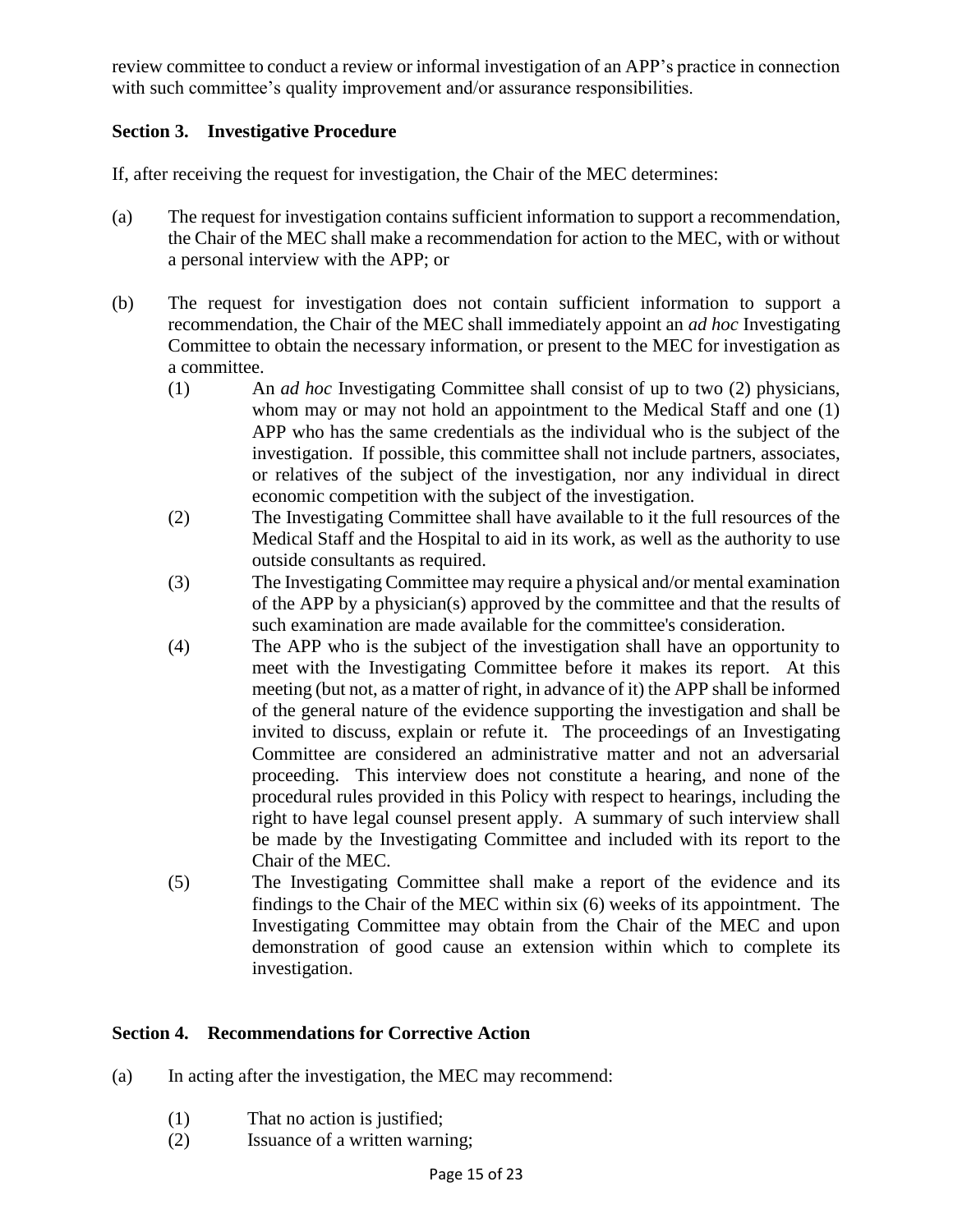- (3) Issuance of a letter of reprimand;
- (4) Probation;
- (5) A requirement for consultation;
- (6) Reduction of clinical privileges;
- (7) Suspension of clinical privileges for a term;
- (8) Revocation of clinical privileges; or
- (9) Such other recommendations as it deems necessary or appropriate.
- (b) If the recommendation of the MEC would entitle the affected APP to a hearing in accordance with Article IX, the recommendation shall be forwarded to the CEO, who shall promptly communicate the fact of such right to the affected APP by Notice. The CEO shall then hold the recommendation until after the APP has exercised or waived the right to a hearing and appeal as provided in Article IX. At that time, the CEO shall forward the recommendation of the MEC, together with all supporting documentation, to the Board. The Chair of the MEC or a designee shall be available to the Board to answer any questions that may be raised with respect to the recommendation.
- (c) If the recommendation of the MEC would not entitle the individual to a hearing, in accordance with Article IX, Section 1 the action shall take effect immediately. A report of the action taken and reasons therefore shall be made to the Board through the CEO and the action shall stand unless modified by the Board.
- (d) If the recommendation of the MEC includes a recommendation for the imposition of an immediate suspension or restriction of clinical privileges based on the reasonable belief that failure to take such action may result in imminent danger to the health and/or safety of any individual, the recommendation will take effect immediately and remain in effect until modified by the CEO or Board. The Chair of the MEC must promptly give Notice to the affected member of the recommended suspension/restriction and its immediate effect.
- (e) In the event the Board considers modification of an action of the MEC taken pursuant to subsection (c), and such modification would entitle the individual to a hearing, the affected appointee shall be notified by the CEO, and no final action thereon shall be taken by the Board until the individual has exercised or waived the right to a hearing and appeal.

# **Section 5. Automatic Suspension or Revocation of Privileges**

Suspension of all clinical privileges, or termination of clinical privileges, shall occur automatically as indicated upon the occurrence of any of the following events:

- (a) As provided in Article I, clinical privileges of an APP are coterminous with any employment or contractual relationship the APP may have with the Hospital, the University of Florida Jacksonville Healthcare, Inc, the University of Florida College of Medicine, or the APP's supervising Medical Staff member, if any. Upon termination of such employment or contractual relationship, AHPs shall have no further rights under Article IX.
- (b) Revocation of license to practice shall result in automatic termination of privileges. Suspension of license to practice shall result in automatic suspension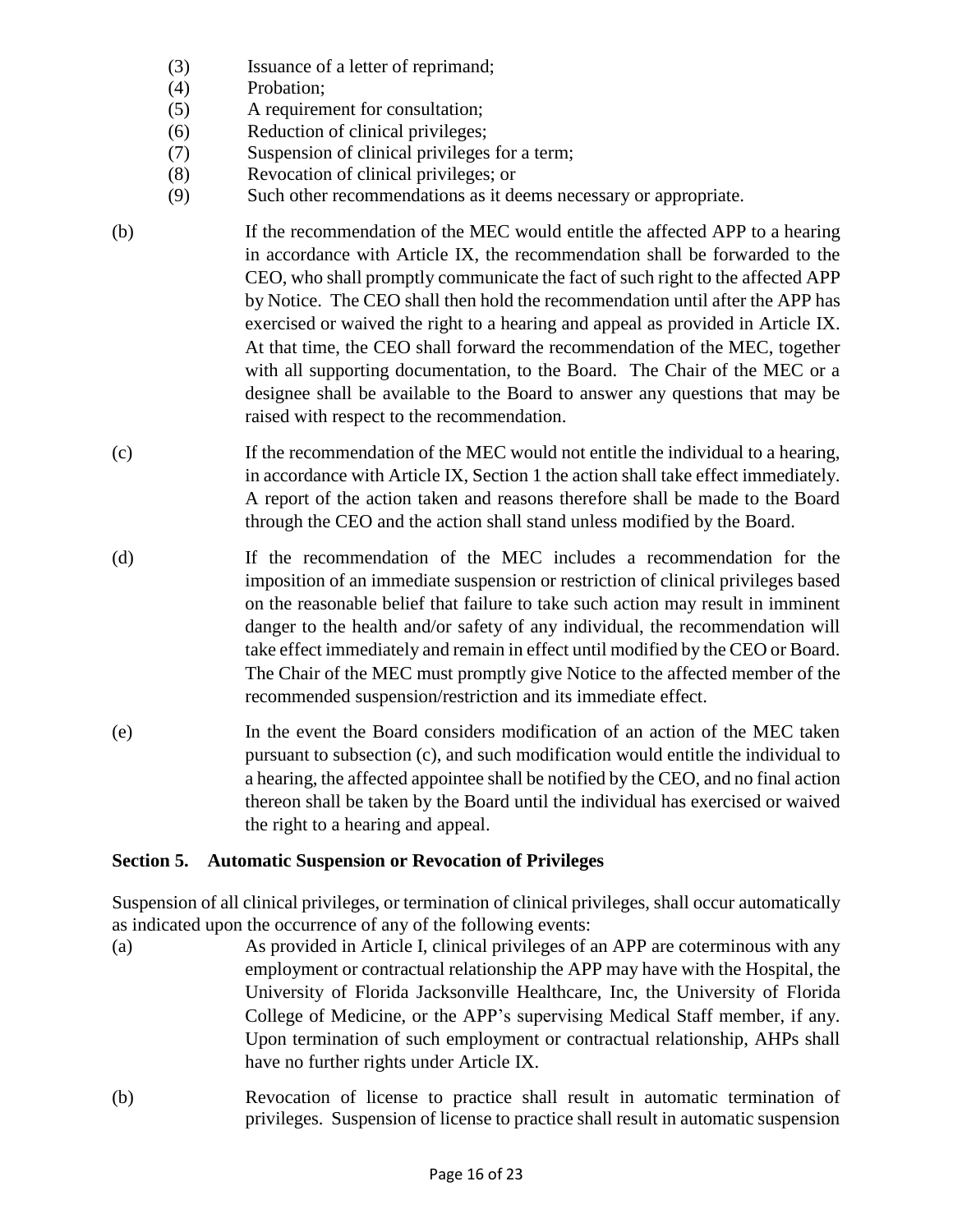of all clinical privileges for a concomitant period of time and prompt initiation of an investigation in accordance with this Article.

- (c) Failure to take appropriate steps to cause license renewal, thereby rendering the license inactive, shall result in automatic suspension of all clinical privileges. The suspension shall remain in effect until proof of current licensure has been submitted. If the APP remains suspended under this Subsection at the time of renewal of clinical privileges is considered, the APP will not be considered for renewal and all clinical privileges shall be automatically terminated.
- (d) Failure to report to the Hospital any restriction or condition imposed on or probation with respect to the APP's license within thirty (30) days of the imposition of such restriction, condition or probation may result in automatic termination of privileges.
- (e) Failure to appear at a Medical Staff or Hospital committee meeting when required, and at which a discussion of the APP's suspected deviation from standard clinical or professional practice is scheduled, unless excused by the applicable committee Chair upon a showing of good cause, shall result in automatic suspension of privileges. Such suspension will be automatically rescinded upon the APP's participation in a rescheduled conference. Such suspension will be automatically rescinded upon the APP's participation in a rescheduled conference; provided that the APP makes a request within 14 days of the original conference date to reschedule. Upon failure to request the rescheduling within 14 days, the APP's clinical privileges will be automatically terminated.
- (f) Failure to provide the Hospital's Office of Medical Staff Services with proof of professional liability insurance coverage as described in Medical Staff Policy and in the amounts established by the Board shall result in automatic suspension of clinical privileges. Such suspension shall be rescinded upon the submission of proof of acceptable professional liability insurance. If the APP remains suspended under this Subsection at time of renewal of clinical privileges is considered, the APP will not be considered for renewal and all clinical privileges will automatically be terminated.
- (g) Exclusion from participation in any federal program shall result in automatic suspension of clinical privileges. The suspension shall remain in effect until proof of participation has been submitted to the Medical Staff Services Office. If proof of participation has not been received by the Medical Staff Services Office within thirty (30) days, on the  $31<sup>st</sup>$  day the APP's clinical privileges will be automatically terminated.
- (h) Expiration of a present term of privileges, when failure to submit a complete application by the stated deadline results in insufficient time to process the application before the current privileges expires.
- (i) Failure to undergo a medical, psychological and/or psychiatric examination/evaluation at the request of the Credentials Committee, MEC or Board shall result in automatic suspension of privileges. Such suspension will be automatically rescinded upon the APP's agreement to comply with the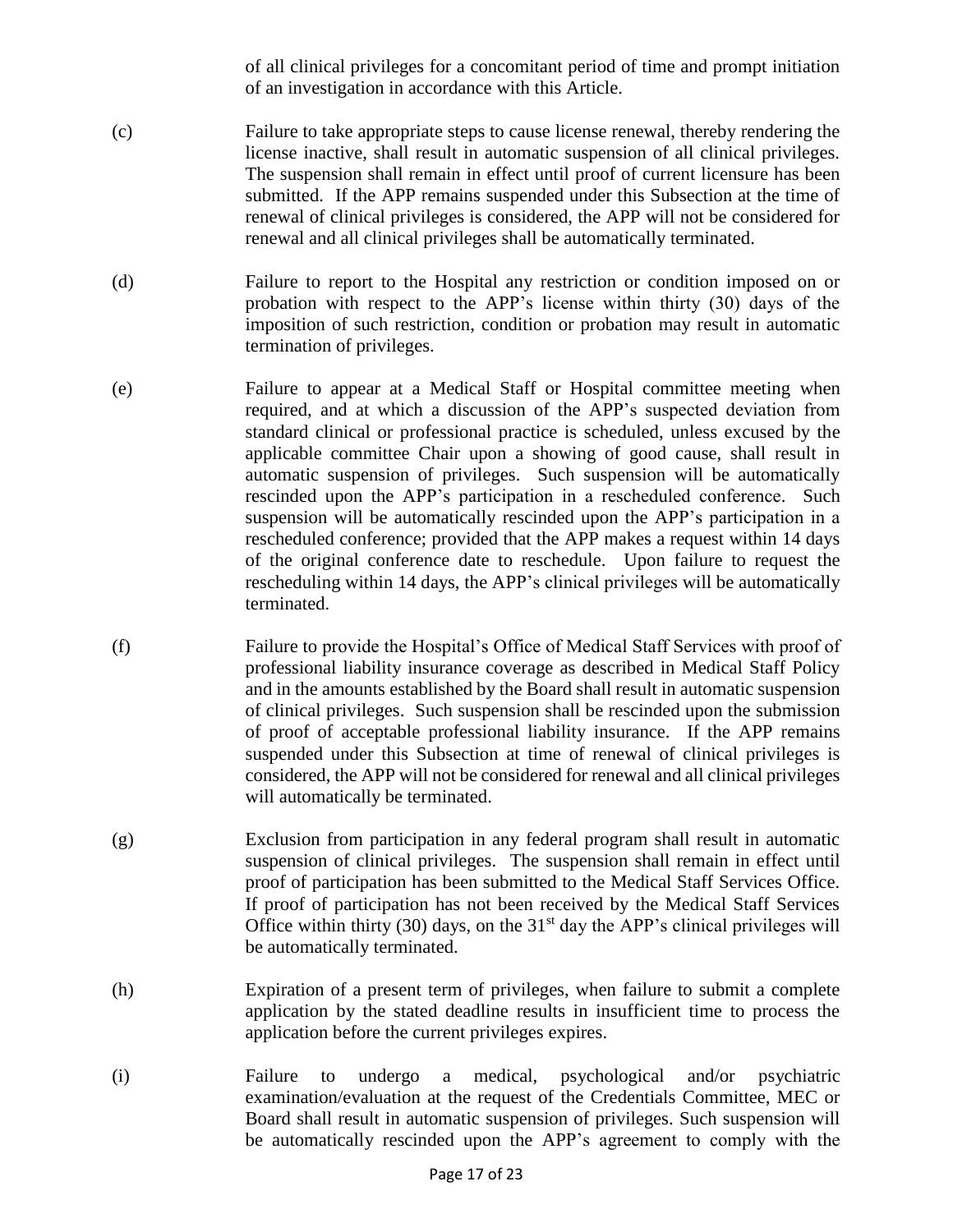request; provided that the APP commits to undergo such evaluation within 14 days of the suspension. Upon failure to agree to comply with the request within 14 days, the APP's privileges will be automatically terminated.

(j) Failure to maintain a Supervising or Sponsoring Practitioner shall result in automatic termination of privileges.

Upon the occurrence of any of the foregoing events, the CEO or designee shall promptly give the affected APP Notice of the automatic termination or suspension and the specific grounds for the termination/suspension. Notice shall be sent to the address on record at the Hospital's Office of Medical Staff Services.

Within ten (10) days of receipt of such Notice, the affected APP may present written evidence to the CEO that negates the grounds for the automatic suspension or termination. If the CEO determines, in the CEO's sole discretion, that the written evidence is sufficient to negate the grounds for the automatic suspension or termination, the CEO shall so give Notice of that determination to the affected APP and the automatic suspension or termination shall be considered void from the beginning. Unless otherwise provided in this section, any automatic suspension that is not corrected within thirty (30) days shall result in automatic termination, without further notice. Automatic terminations not immediately effected due to a pending request for a Board waiver will take effect immediately upon denial of the request.

It is the responsibility of the Chair of the MEC, and the appropriate Chief of Service, with the cooperation of the CEO, to enforce all automatic suspensions and terminations.

# **ARTICLE IX – HEARING AND APPEAL PROCESS**

# **Section 1. Preliminary Matters**

- (a) There shall be no right of review with regard to elimination or change in privileges resulting from a determination by the Hospital regarding allocation or elimination of clinical services among APP categories.
- (b) If an APP is the subject of any of the following recommended actions by the MEC, the APP shall have the right for a review of such recommended action under the Hearing and Appeal process before the recommended action goes to the Board for its consideration:
	- (1) Denial of request for clinical privileges;
	- (2) Denial of a request for increase in clinical privileges;
	- (3) Decrease or termination of clinical privileges;
	- (4) Suspension of clinical privileges for thirty (30) days or more; or
	- (5) Mandatory concurring consultation except where such consult is with the Supervising Practitioner.
- (c) Recommendation for, or imposition of, any of the following actions by the MEC or the Board does not constitute grounds for a hearing:
	- (1) Denial of all clinical privileges based on an inability to meet any one of the minimum objective criteria for clinical privileges set forth in Article I;
	- (2) Automatic suspension of privileges pursuant to Article VIII, Section 5;
	- (3) Summary suspension pursuant to Article VIII, Sections 1 and 5, unless such suspension remains effective for more than 14 days;
	- (4) Denial or termination of temporary privileges;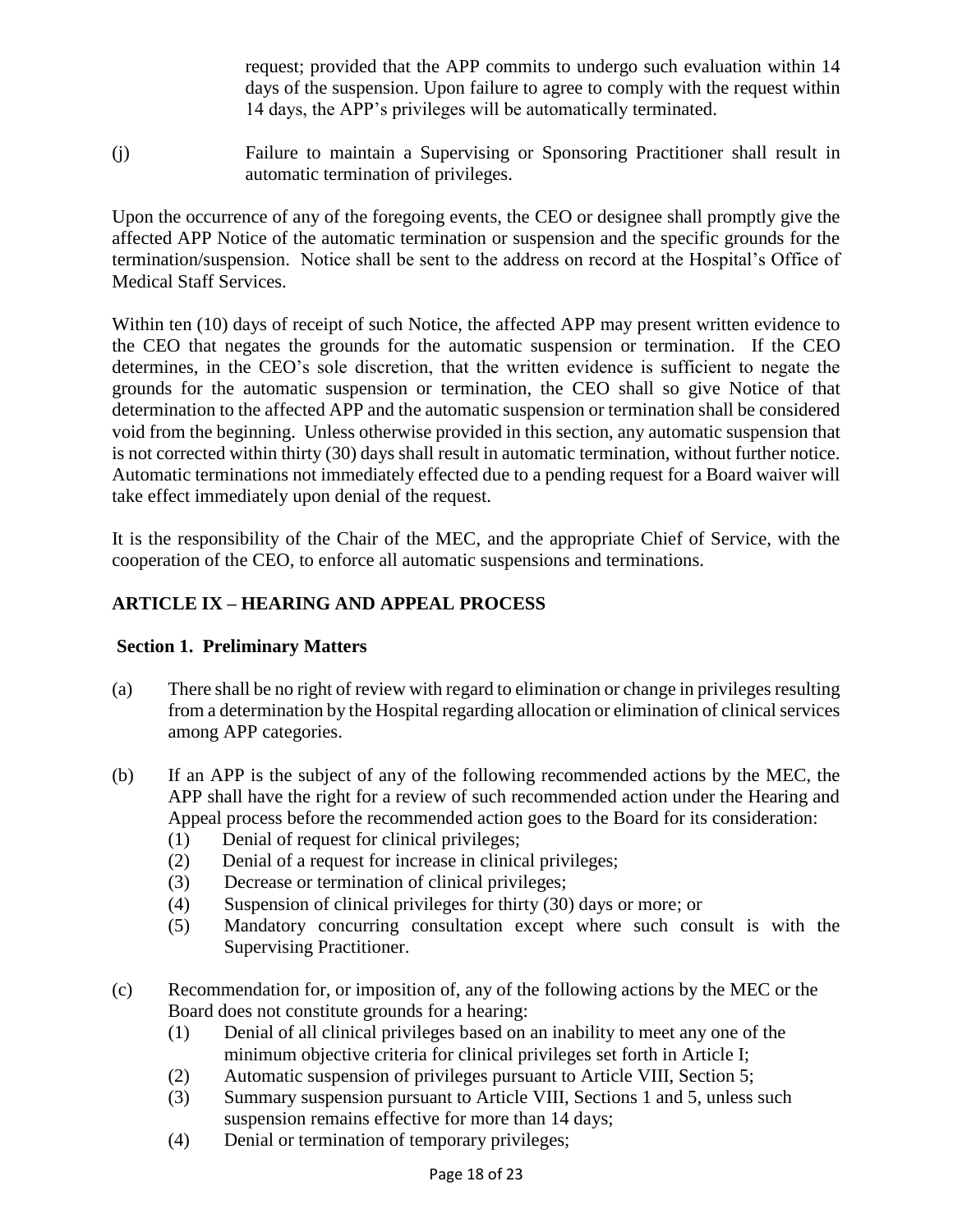- (5) Requirement for supervision or observation of an APP that does not restrict the clinical privileges of the APP;
- (6) A general consultation or corrective counseling requirement;
- (7) Issuance of a letter of warning, admonition or reprimand;
- (8) Denial of a request for clinical privileges on the basis that approval would contravene the terms of an exclusive agreement between the Hospital and any other party; and
- (9) Denial of a request to be granted privileges to perform a procedure or service not currently provided at the Hospital.
- (d) The chief human resource officer of the Hospital (herein the "HR Officer") shall promptly give Notice to the subject APP, in the event any recommendation is made that gives rise to the Hearing and Appeal Process as identified above. This Notice shall specify the recommendation made and the general reasons for the recommendation and provide the APP with a copy of the Hearing and Appeal Process.
- (e) The affected APP shall have fifteen (15) calendar days from receipt of the Notice to request a hearing in writing delivered to the HR Officer.
- (f) Failure to request a hearing in the time and manner specified herein shall be deemed a waiver of the affected APP's right to a hearing on the recommendation and shall be considered an acceptance of the recommendation, which recommendation shall go to the Board in the usual course of action.

# **Section 2. The Hearing**

- (a) Within twenty-one (21) days of the HR Officer's receipt of a timely request for a hearing, the HR Officer shall:
	- (1) Appoint a Hearing Officer, who may or may not hold clinical privileges at the Hospital, so long as the Hearing Officer is not in direct economic competition with the APP or his/her Supervising Practitioner; and
	- (2) Schedule the hearing and give Notice to the APP of the hearing time, place, and date. The Notice shall also inform the APP of the general nature of the support for the recommendation and a list of expected witnesses. The hearing shall begin as soon as practicable but no sooner than thirty (30) days from the date of Notice of the hearing, unless an earlier hearing date has been mutually agreed to in writing.
- (b) Within fifteen (15) days of the Notice of the hearing, the affected APP or applicant shall provide a written list of names of the persons expected to give testimony or present evidence at the hearing on the APP or applicant's behalf. The witness list of either party may be supplemented or amended at any time prior to the hearing, so long as there is adequate notice to the other party.
- (c) Postponement of the hearing beyond the time originally noticed may be mutually agreed to by both parties, or if an agreement cannot be reached, upon written request to the Hearing Officer who may grant at his/her sole discretion.
- (d) The personal presence of the affected APP at the hearing shall be required. Failure of the affected APP to appear and remain present for the hearing, without good cause as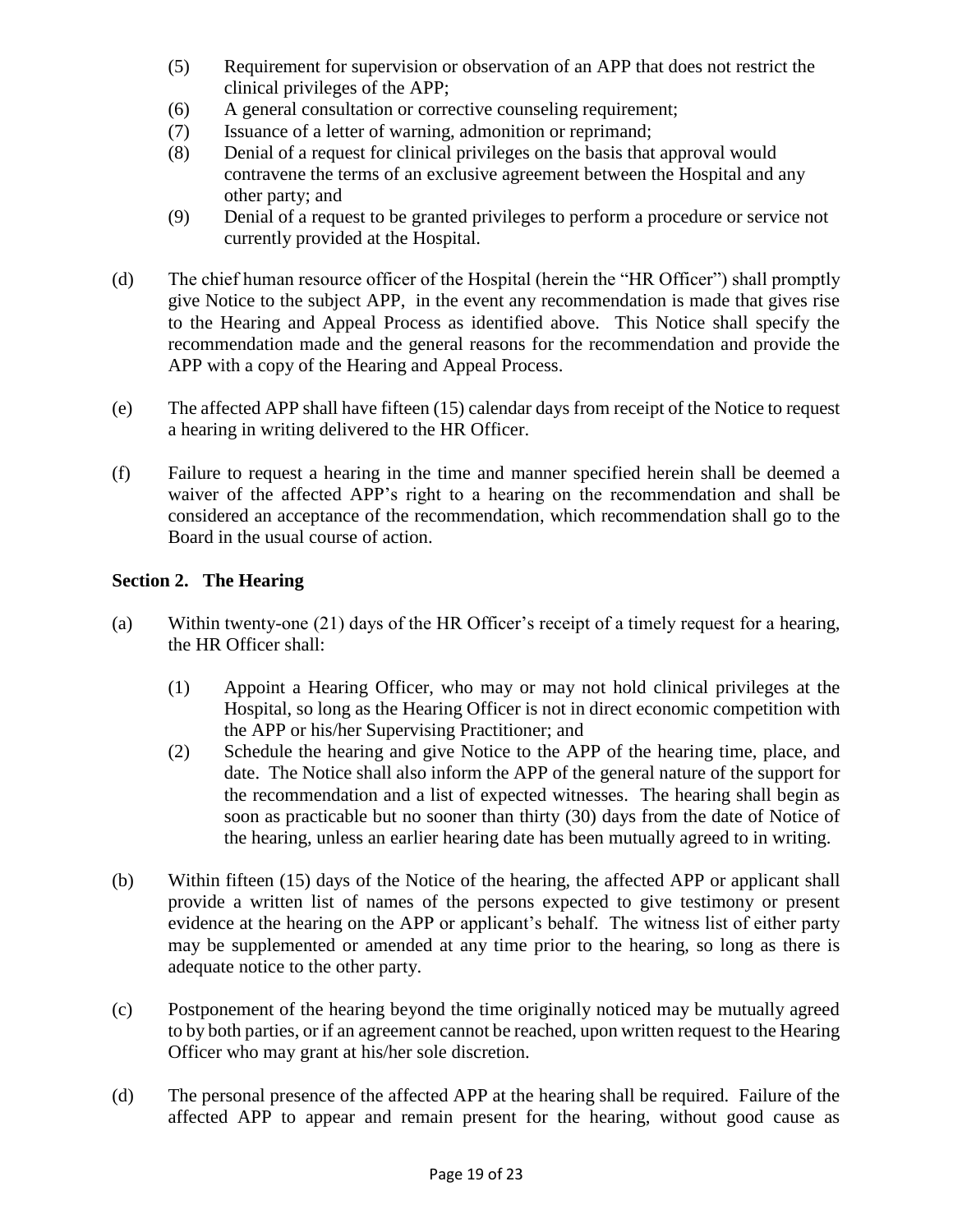determined by the Hearing Officer, at his/her sole discretion, shall be deemed to constitute acceptance of the subject recommendation.

- (e) The hearing shall be conducted as informally as possible. Each party has the right to representation at the hearing by an attorney or any other person.
- (f) At the hearing, a representative of the MEC shall first present the basis for the recommendation and the information relied upon to support it. The MEC may call witnesses and submit information relevant to its recommendation. The APP may call witnesses and submit any information relevant the recommendation. The Hearing Officer shall admit any evidence that it determines to be relevant, which is commonly relied upon by reasonably prudent persons in the conduct of serious affairs, regardless of the admissibility of such evidence in a court of law. At the conclusion of the hearing, the Hearing Officer, in his/her sole discretion, may request the submission of written statements from both parties.
- (g) The Hearing Officer shall:
	- (1) Act to ensure that the APP has a reasonable opportunity to be heard and to present relevant witnesses and/or documentary evidence and that decorum is maintained throughout the hearing;
	- (2) Conduct the hearing according to the general order set forth herein;
	- (3) Have the authority and discretion to make rulings, consistent with this Policy, on all questions and issues of procedure, relevancy, and admissibility of evidence including subject matter and length of time for questioning witnesses; and
	- (4) Have the authority to remove any person who is disruptive to the orderly and professional process of the hearing.

The Hearing Officer may be advised on procedural matters and compliance with this Policy and other applicable documents by legal counsel to the Hospital.

- (h) An audio tape or minutes of the hearing, as determined by the HR officer, shall be kept.
- (i) Within twenty (20) days after conclusion of the hearing, the Hearing Officer shall render a report to the HR Officer containing a written recommendation with a concise summary of the reasons for its recommendations. The Hearing Officer shall support the recommendation of the MEC, unless the affected APP proves that the MEC's recommendation was unreasonable, not sustained by any evidence taken at the hearing or is otherwise unfounded. Unless s/he so proves, the Hearing Officer shall recommend in favor of the MEC.
- (j) The HR Officer shall forward the Hearing Officer's report to the CEO, who shall forward it to the Board for final action after the APP exercises or waives his/her right to an appeal pursuant to Section 3 herein. The HR Officer shall send Notice of the recommendation and copy of report to the MEC, the affected APP, and his/her Supervising Physician, if applicable.
- (k) An APP subject to an adverse recommendation identified in this section shall have the right to a hearing only upon the initial adverse recommendation. A hearing provided on an initial adverse recommendation satisfies the requirement for a hearing right as to any final recommendation or action, which is based on the same subject matter.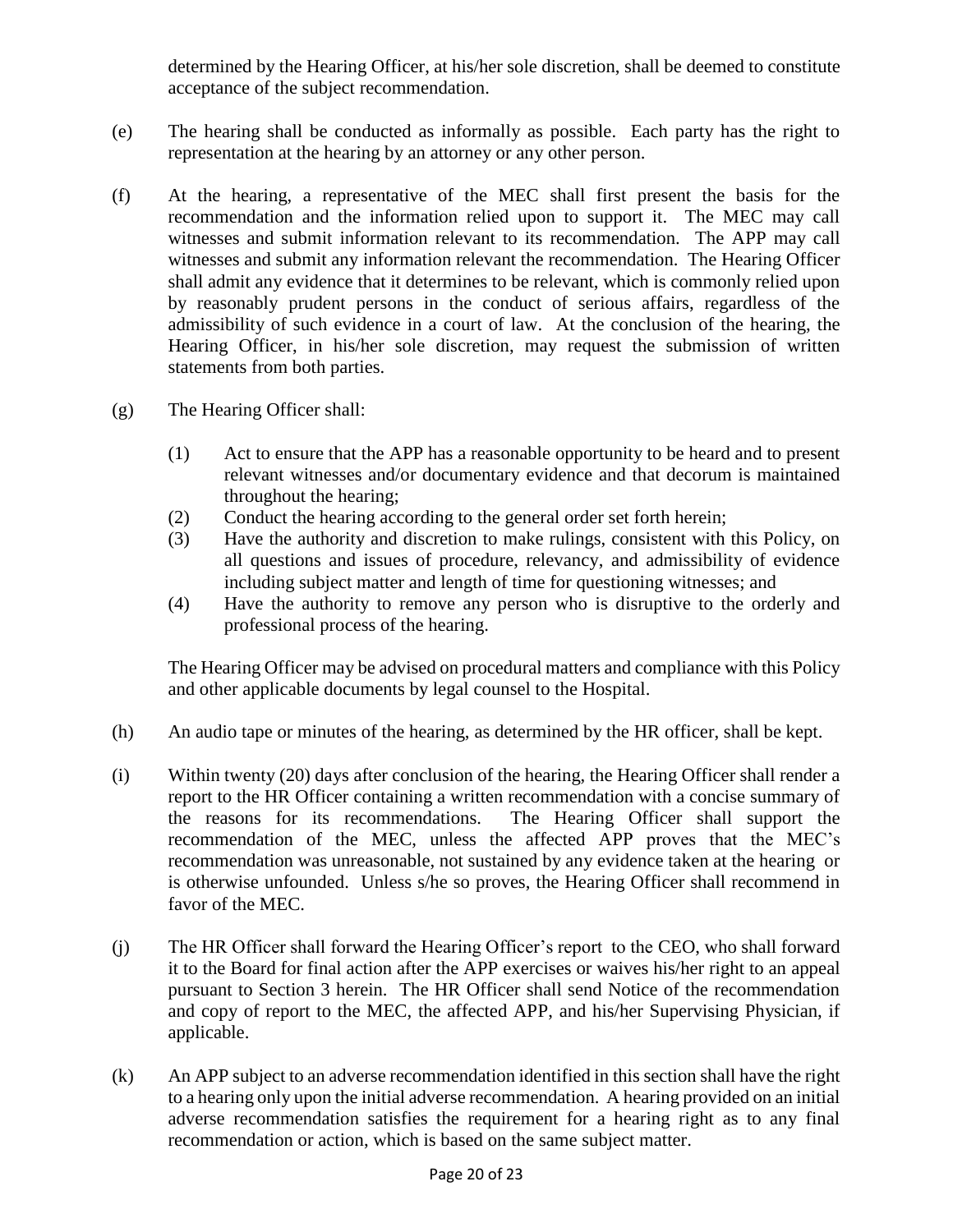#### **Section 3. Appeal**

- (a) Within ten (10) days of receipt of the Notice of an adverse recommendation from the Hearing Officer, the affected APP may request an appeal of the Hearing Officer's recommendation. The request shall be in the form of a written submission to the CEO, which submission shall identify the grounds for appeal and detailed, factual support for the grounds alleged. The APP shall have the burden of demonstrating with clear factual support in the submission that the grounds for appeal are met. The submission shall be delivered to the CEO via hand-delivery or first class US mail. If an appeal is not timely requested and with the sufficiency and in the manner herein specified, as determined by the CEO, the affected APP shall be deemed to have waived his/her right to an appeal and to have accepted the adverse recommendation of the Hearing Officer.
- (b) The grounds for an appeal are that the recommendations of the Hearing Officer were:
	- (1) Arbitrary or capricious; or
	- (2) Not supported by evidence presented at the hearing.
- (c) Within fourteen (14) days of receipt of a sufficient request for an appeal, the CEO shall schedule and arrange for an appellate review. The date of appellate review shall not be less than twenty (20) days, or more than thirty (30) days, from the date of receipt of the request. The CEO shall give the affected APP Notice of the time, place, and date of the appellate review. The time and date for appellate review may be extended at the discretion of the CEO.
- (d) The CEO shall appoint a Review Panel composed of not less than three (3) persons without any prior involvement in the subject matter of the appeal and may include reputable persons outside the Hospital to consider the appeal.
- (e) The CEO shall designate a Chair of the Review Panel. The majority of the members of the Review Panel must be present when the Panel meets. The Chair of the Review Panel may, without special notice, adjourn and reconvene meeting(s) of the Review Panel at the convenience of the participants.
- (f) The purpose of the appeal and the task of the Review Panel are to ascertain whether the recommendation of the Hearing Officer is supported by evidence submitted at the hearing. The Review Panel shall review the Hearing Officer's recommendation, the hearing minutes, and all evidence submitted at the hearing prior to making its determinations and recommendations to the Board. The Review Panel shall not accept additional evidence. The Review Panel may, in its sole discretion, invite the affected APP and/or a representative of the MEC to appear and make a brief statement or submit a written statement.
- (g) The Review Panel shall uphold the recommendation of the Hearing Officer, unless it finds that the Hearing Officer's recommendation was not supported by evidence presented at the hearing or was arbitrary or capricious. It shall not be the role of the Review Panel to substitute its judgment for that of the Hearing Officer but to determine whether or not the Hearing Officer's recommendation is supported by evidence presented to it at the hearing.
- (h) Within twenty-one (21) days of the date of the Review Panel's last meeting, the Review Panel shall forward its written recommendation and reasons for its recommendation to the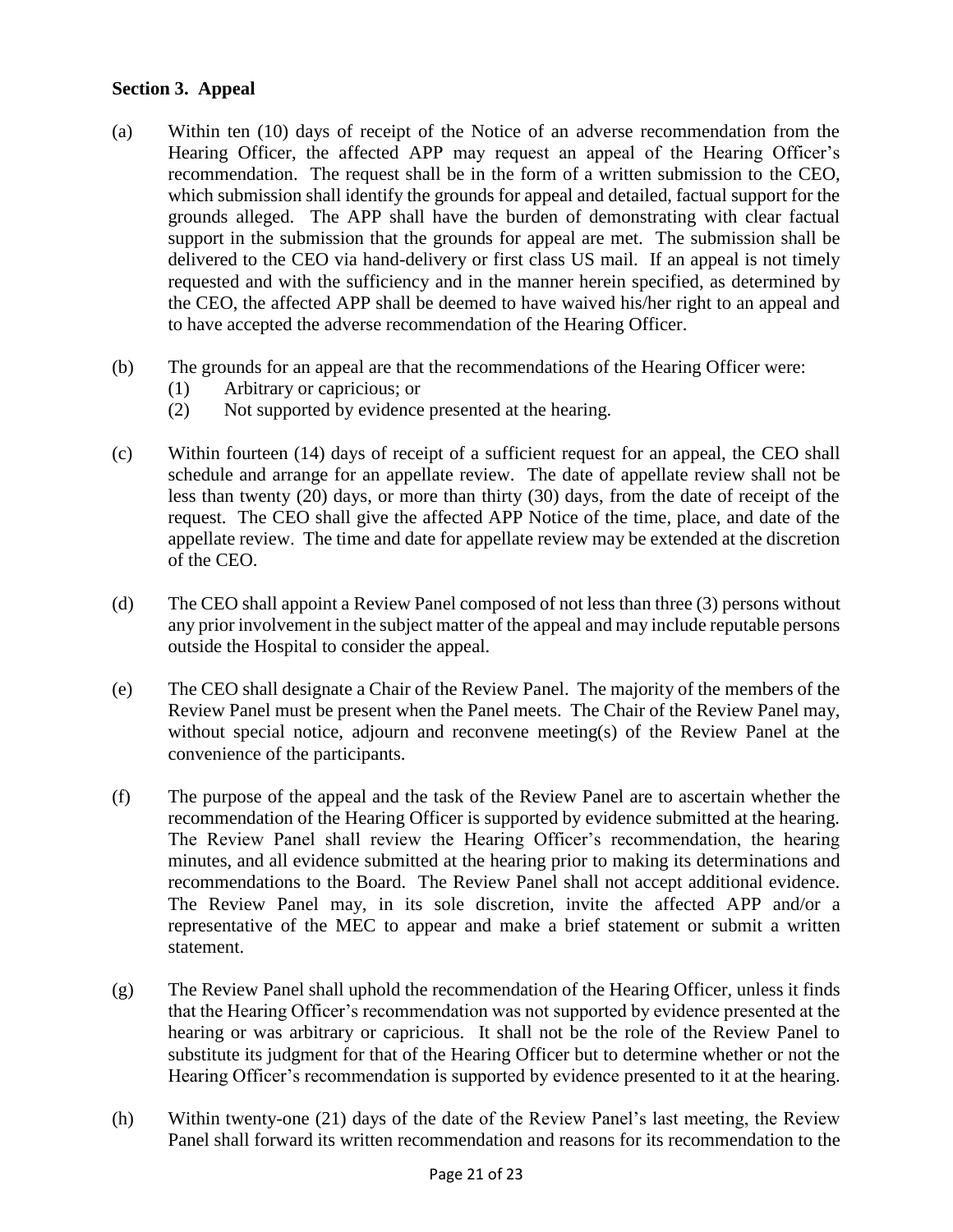CEO. The Review Panel's recommendation shall be upon agreement of the majority of its members.

(i) Upon its receipt, the CEO shall provide Notice of the Review Panel's recommendation to the Hearing Officer, the MEC, the affected APP, and the Supervising Practitioner, if applicable. The Board shall consider the Review Panel's recommendation for final action at its next regular meeting.

#### **Section 4. Final Board Action**

- (a) The Board may affirm, modify, or reverse the recommendation presented to it for final action, after exhaustion or waiver of hearing and appeal rights.
- (b) Final Board action shall be taken at the meeting following the exhaustion or waiver of hearing and appeal rights. The CEO shall provide Notice to the affected APP, the Supervising Practitioner, if applicable, the panel providing the recommendation, and the MEC of the final Board action.
- (c) The decision of the Board with regard to any recommendation is final, shall be effective immediately, and shall not be subject to further review.
- (d) In the event that the Board revokes or terminates the APP's clinical privileges, that APP may not again apply for clinical privileges at this Hospital for a period of five (5) years, unless the Board provides otherwise in its written final decision.

# **ARTICLE X - AMENDMENTS**

#### **Section 1. Initiation**

The Board, the MEC, or the Credentials Committee may initiate amendments to this policy. If initiated by the Board or MEC, proposed amendments must be provided to the Credentials Committee for its comments at least thirty-one (31) days prior to the MEC's vote on the proposed amendment. Except that, the following types of amendments may be initiated by the Board or MEC and adopted without prior notice to or comment from the Credentials Committee and notwithstanding the requirements in Sections 2 and 3 of this Article:

- (a) Amendments that are technical or legal clarifications;
- (b) Amendments that are required in order to comply with any federal, state, or local law or regulation, or with the Joint Commission or other accrediting agency standards, as appropriate;
- (c) Amendments made to conform to approved Medical Staff Bylaws; or
- (d) Amendments that are merely for the purpose of reorganization or renumbering, or to correct punctuation, spelling, or other errors of grammar or expression.

#### **Section 2. Medical Executive Committee Recommendation**